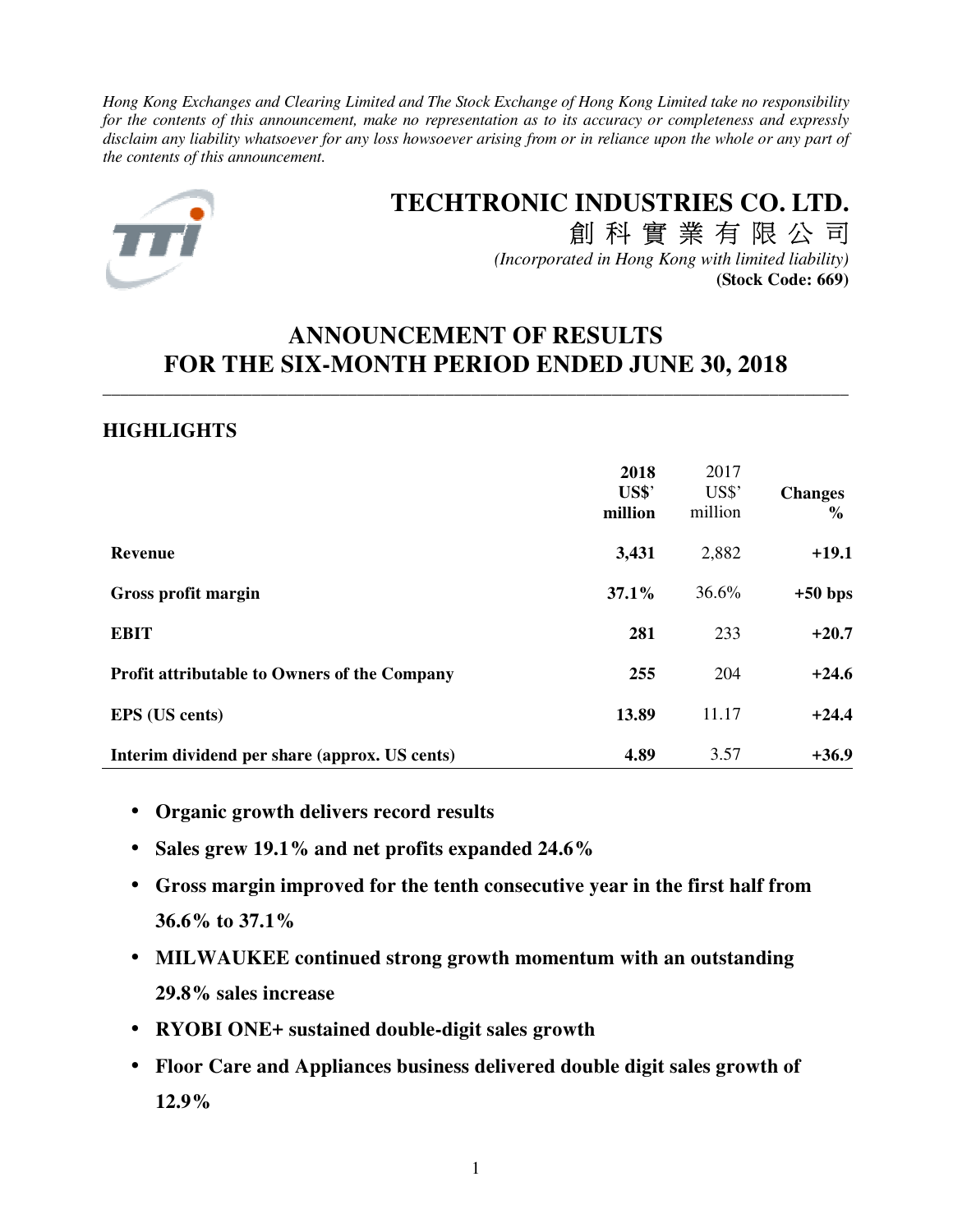The board of directors (the "Directors" or the "Board") of Techtronic Industries Company Limited ("TTI" or the "Company") is pleased to announce the unaudited consolidated results of the Company and its subsidiaries (together, the "Group") for the six-month period ended June 30, 2018 together with the comparative figures in 2017.

## **INTERIM DIVIDEND**

The Directors have resolved to declare an interim dividend of HK38.00 cents (approximately US4.89 cents) (2017: HK27.75 cents (approximately US3.57 cents)) per share for the six-month period ended June 30, 2018. The interim dividend will be paid to shareholders listed on the register of members of the Company on September 7, 2018. It is expected that the interim dividend will be paid on or about September 21, 2018.

## **MANAGEMENT'S DISCUSSION AND ANALYSIS**

## **Organic Growth Delivers Record Results**

TTI's ability to deliver record revenue and net profit for the ninth consecutive first half is a result of our strategic foundation of relentless innovation, continuous operational improvement, exceptional people, and a powerful brand portfolio. As we continue to lead the cordless revolution, our expertise in lithium-ion battery technology, advanced system electronics and brushless motors is driving superior products with disruptive innovation. This strategy has generated new levels of revenue, gross profit, and net income. Revenue in the first half was US\$3.4 billion, a 19.1% increase over the previous period, while net profit margin improved by 30 basis points. With six manufacturing facilities in the US, two in both Europe and Asia, we are geographically diversified. Additionally, we have innovation centers and sales networks across four continents. Our product development process drives innovative solutions at a speed that exceeds the pace of the market while further increasing market share. TTI's cordless technology and flow of product innovation continue to accelerate the conversion from legacy power systems such as pneumatic, corded and gas-powered products as well as opening up new market segments as our technological advancements now enable us to design applications in new product categories that previously did not exist.

The Power Equipment business is an excellent example of our highly focused strategy to be the leader in cordless innovation that changes the way people work and live. Sustained above market growth has been the TTI standard and holds true once again for the first half of 2018 with sales growth of 20.1%. The MILWAUKEE industrial business continued to lead the charge with outstanding 29.8% growth in sales. The Consumer Power Tool and the Outdoor Product businesses both grew by double digits primarily from the expansion of the RYOBI ONE+ and 40V cordless platforms. The early phase of our strategic direction of the Floor Care and Appliances segment is slowly and encouragingly gaining traction with sales growing 12.9%.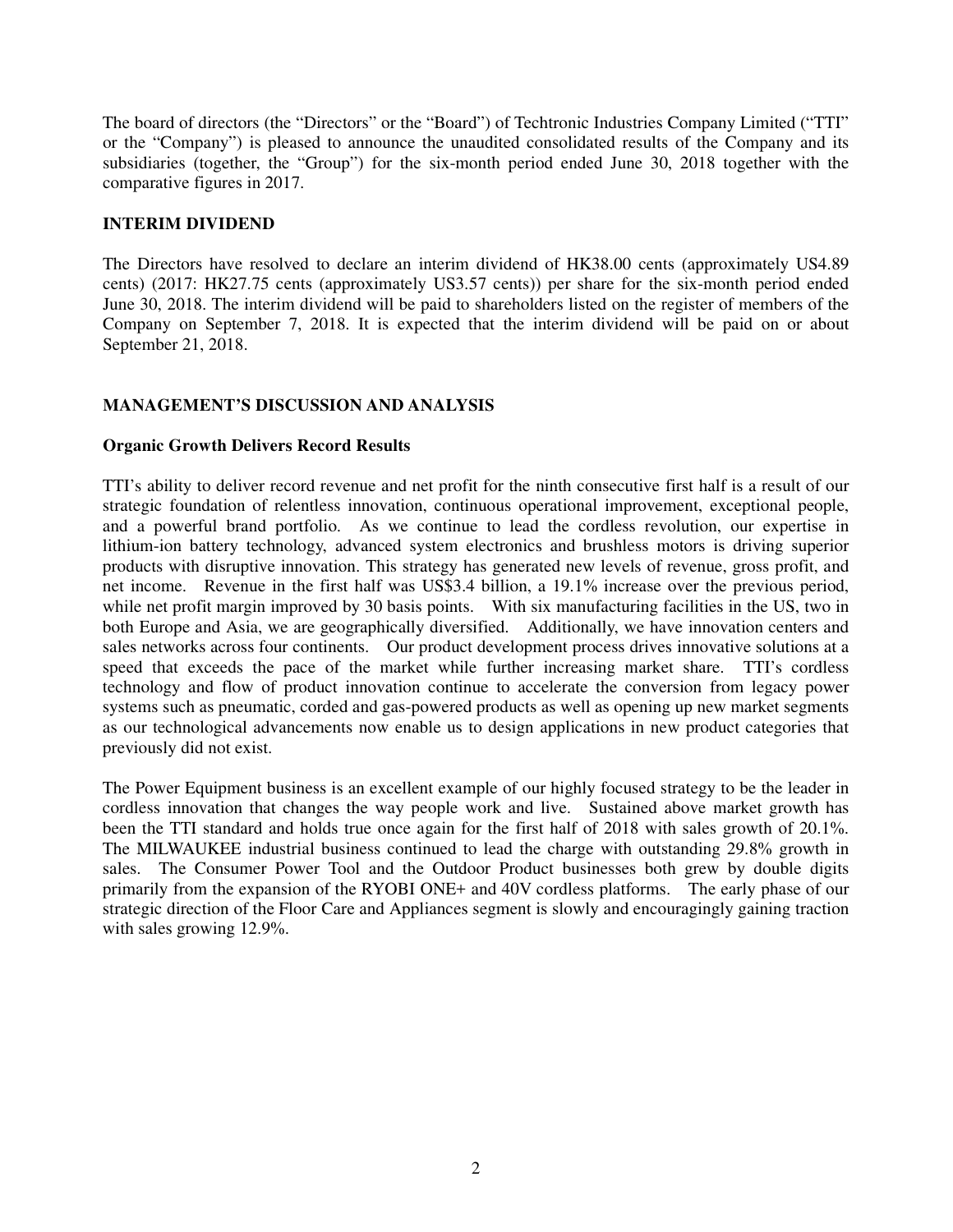Gross profit margin improved for the tenth consecutive year on positive gains from the ongoing flow of new products and productivity. Our dedication to operational excellence with continuous improvements in lean manufacturing, global purchasing, and supply chain efficiencies has aided in driving profitability through eliminating waste, reducing costs, and improving service to our customers. TTI's diversified and nimble supply chain network is designed to quickly adapt to changing market dynamics. To support our future, we continued to invest even further in our Leadership Development Program, end user conversions, product development, product managers, increased sales coverage, and geographic expansion with an increase in R&D spend of 20 basis points from 2.7% to 2.9% of sales. These strategic initiatives are yielding unprecedented organic growth while further enhancing gross margin. Through relentless execution, the TTI organization has driven top line revenue growth of 19.1% while increasing earnings before interest and taxes by 20.7% to US\$281 million and continuing to efficiently manage working capital at 17.0% of sales compared to 19.1% last year in the first half. Net profit attributable to shareholders was US\$255 million, a 24.6% increase from the prior year, and a basic earnings per share increase of 24.4% to US13.89 cents.

## **BUSINESS REVIEW**

## **Power Equipment, Accessories and Hand Tools**

The Power Equipment business, the largest segment accounting for 86.3% of total sales, delivered an excellent first half with US\$3.0 billion in global sales, representing a 20.1% increase compared with the same period in 2017. The strong growth was fueled by the flow of new product introductions, expanding new product categories like cordless lawn mowers, leveraging strong customer partnerships, adding new distribution channels, geographic expansion, and focused end-user conversions. EBIT increased 20.7% for the business in the first half of the year.

## **Industrial Tools**

The multifaceted approach of aggressive product introductions, jobsite solutions teams, relentless operational improvements, and our Leadership Development Program led to a commanding 29.8% growth in the first half for the Milwaukee industrial business. Milwaukee has remained at the forefront of the cordless revolution, developing solutions for professionals with superior products working off the M12 and M18 battery platforms, while also targeting disruptive innovation for specific trade verticals.

## *Power Tools*

The Milwaukee Power Tool business began the first half of the year exceeding the market with double digit sales growth with substantial market share gains through new category expansion and continued entry into new markets. MILWAUKEE, with the vast M12, M18 and FUEL product ranges, continues to be the fastest growing, most innovative, and leading brand of tools for the industrial and professional user. Depending on the application, most of the Milwaukee cordless tools now outperform and replace the competitive power systems of pneumatic, corded electric, and gas-powered products, accelerating the cordless revolution. Our first half performance was driven by Milwaukee launching a range of new, best-in-class power tools, significantly broadening the product offering of tools on the M12 and M18 battery platforms. The expanding global reach of the MILWAUKEE brand is evidenced by double-digit growth in the targeted geographic markets of North America, Europe, ANZ, and across Asia.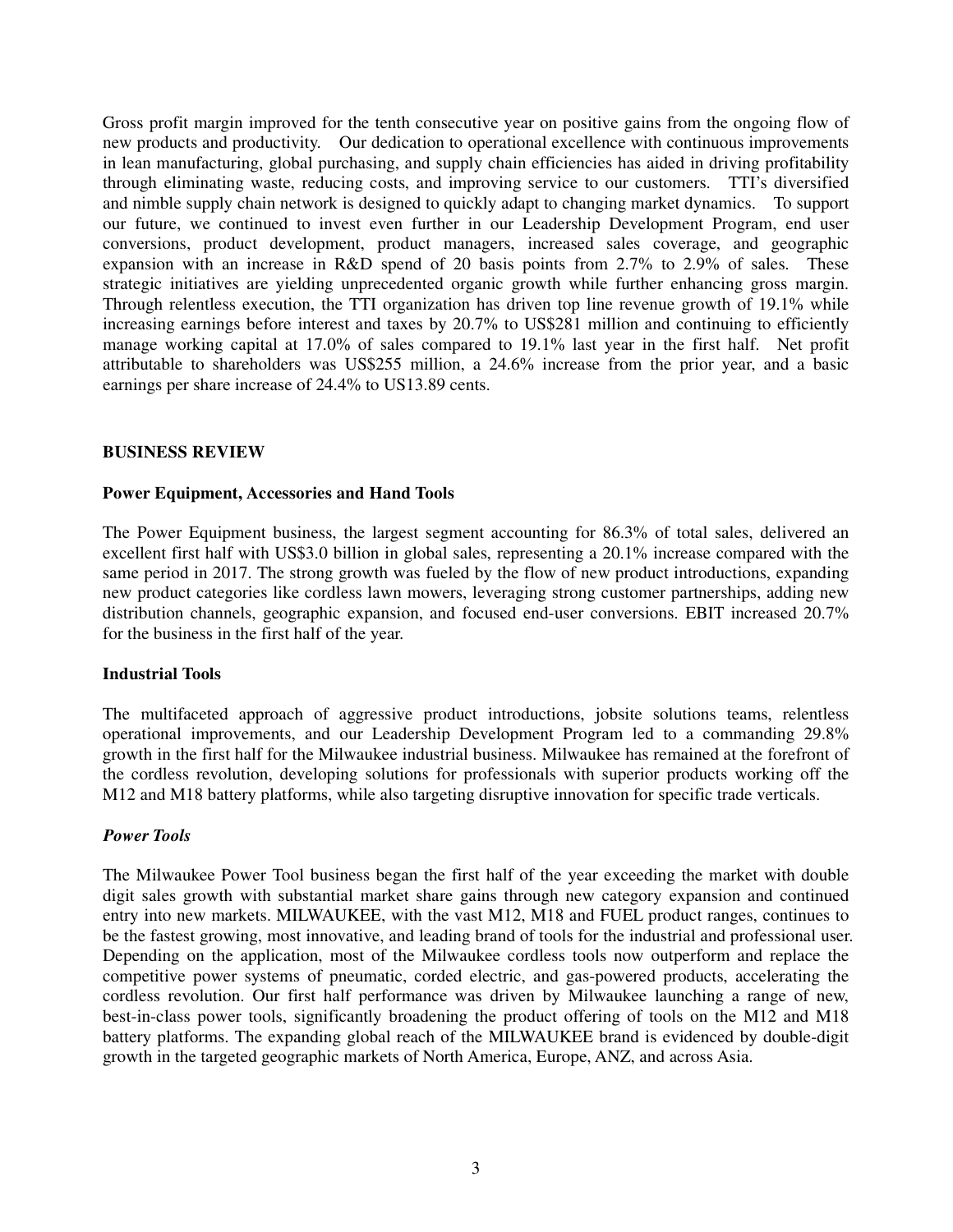Our product development processes are designed to deliver meaningful product development and systematic introduction of disruptive new products aimed at electrical, mechanical, plumbing, HVAC, infrastructure, and remodeling. The M18 system, the fastest-growing cordless system for the professional end user, will offer over 165 compatible tool and lighting solutions on a single battery platform by year-end. Milwaukee is also the leader in the global sub-compact cordless space, with the M12 cordless system offering over 95 compatible tools and lighting solutions by year-end. The industry's most advanced high performance FUEL line of products will reach 80 tools by year end. The M12 FUEL and M18 FUEL product lines continue to disrupt the industry with first-to-market innovations reinforcing the Milwaukee leadership in the important drilling and fastening solutions categories. The Milwaukee new product cycle is robust, and the pipeline is full of new trade specific solutions such as our expansion into lighting, hydraulic, and drain cleaning tools.

## *High Output Lighting*

Milwaukee has organically developed into an industry leader in the cordless high output lighting category by introducing product innovations and leveraging the installed base of M12 and M18 users. Our strategic approach of redefining the lighting market with break-through products that provide unmatched versatility with area and task lighting solutions is capturing strong market share across core end users and channels of distribution. Break-through products like the new M18 RADIUS Site Light with Flood Mode is one of the most complete lighting products on the market delivering 360 degrees of area lighting, concentrated flood lighting, and full coverage overhead lighting. With an impact-resistant polycarbonate lens to protect against drops, the M18 RADIUS Site Light with Flood Mode provides 2,200 lumens of TRUEVIEW high definition light.

## *Accessories*

MILWAUKEE accessories continued to deliver double-digit growth in the first half and reach record sales levels. The results were achieved through significant end user conversions in cutting, drilling, and dust collection applications. The DUST TRAP attachment was developed to provide a unique and economical solution for managing dust on the job site, exceeding OSHA silica dust management requirements and positioning Milwaukee at the forefront in this growing segment of the market. Milwaukee also delivered significant upgrades to our BiMetal technology with the launch of multiple products with Carbide Teeth. The growing range of Milwaukee concrete drilling, coring, and demolition accessories for SDS rotary hammer drills is driving end user conversions to the complete Milwaukee line of accessories. Milwaukee remains committed to expanding the range of Shockwave Impact Rated accessories and will launch new Impact Rated Step bits in the back half to address the growth of cordless impact drivers globally. We are focused on being a leader in power tool accessories through the continuous investment in breakthrough technologies and in developing creative solutions to everyday problems faced by our core users.

## *Hand Tools and Storage*

The Milwaukee Hand Tool and Storage business delivered strong growth in the first half with a key focus on our innovative ranges of tape measures and PACKOUT modular storage. The STUD tape measure will revolutionize durability standards in this category with EXO360 blade technology, protecting the blade from ripping and wearing, and delivering the longest-lasting tape measure blade on the market. This game-changing product has a fully reinforced body with an impact-resistant frame able to survive up to an 80-foot drop onto packed soil. The popular PACKOUT storage system continues to expand with low-profile organizers, duffle bags, a flat dolly, and a new mounting plate enabling users to secure their current PACKOUT products in service vans, trucks, and shop walls. Sales of EMPIRE again delivered strong growth by executing on its strategic market plan of converting distribution and users by delivering a consistent flow of innovative layout products for core professional trades. ULTRAVIEW LED and DIGITAL levels continue to outpace expectations as users migrate to these better technology solutions.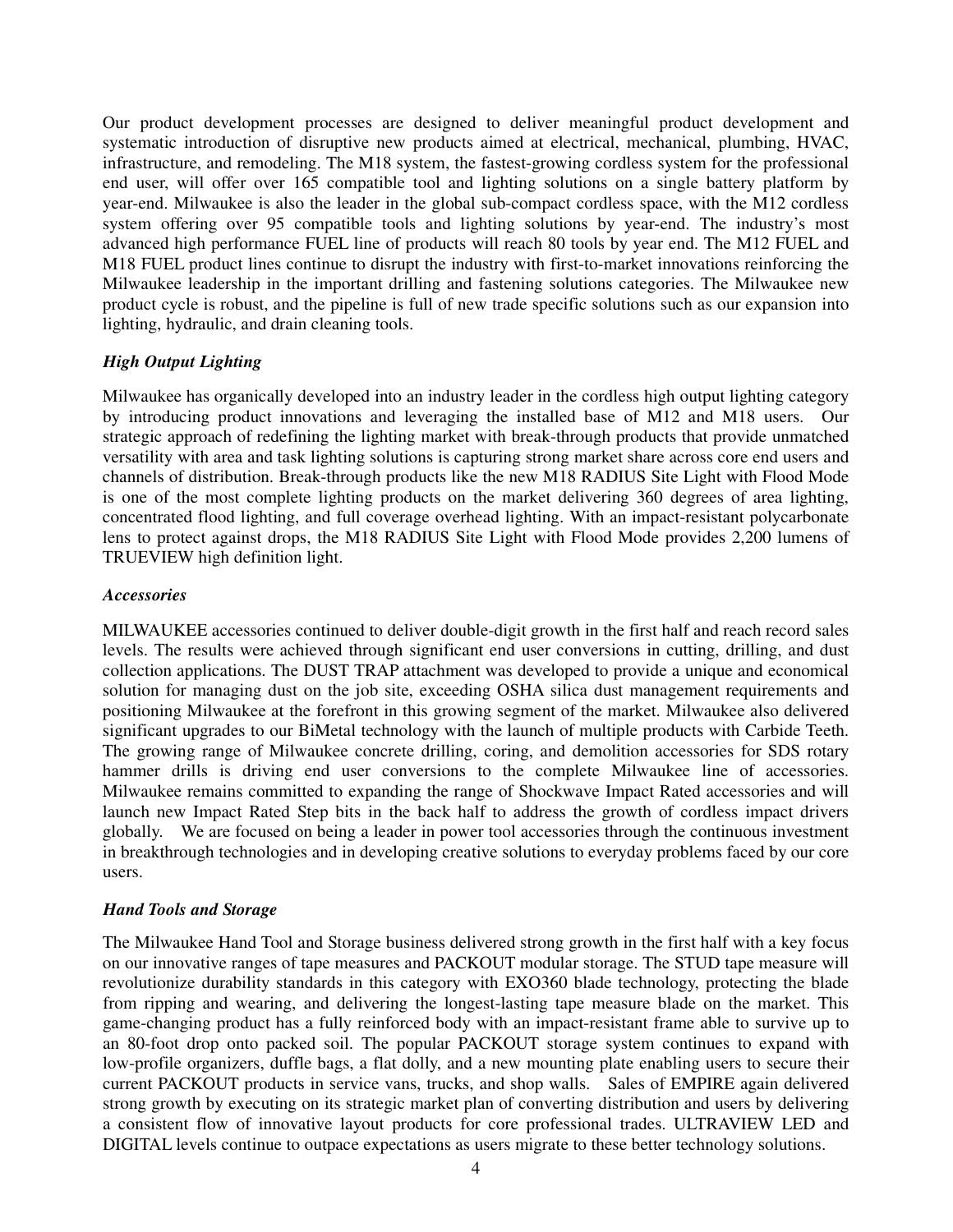## **DIY and Professional Tools**

## *Ryobi DIY Power Tools*

The Ryobi DIY Power Tool business delivered outstanding double-digit growth in the first half and continues to be the dominant DIY brand in its served markets of North America, Western Europe, Australia and New Zealand. During the first half, new product introductions and aggressive marketing programs drove share gains leveraging the overarching reach of the RYOBI ONE+ system with over 120 power tools and outdoor products for use around the home and jobsite. The RYOBI ONE+ system has not changed in compatibility since its introduction, generating a powerful network effect allowing existing users to upgrade and expand and new users to join the system with confidence. Innovative new products continue to attract new users to the system with breakout products like the RYOBI ONE+ 3 Gallon Wet/Dry Project Vacuum that doubles as a directional blower, the Drywall Screwgun with OUIETDRIVE, a unique feature which automatically starts the motor on contact with drywall, and the first-to-market Color Range LED Worklight with variable color temperature to provide the most accurate view of the workspace.

During the period, the Ryobi Power Tool business also introduced a new series of high performance lithium-ion batteries featuring advanced electronics that maximize tool performance with added capacity to all 18-Volt RYOBI ONE+ tools. The new battery line can handle more demanding applications with superior run time, power, and overall performance through HP communication technology which maximizes performance of RYOBI high performance brushless tools in all applications.

## *Professional Tools*

Our professional tool business continued its strategy of bringing cordless innovations to demanding users for the workplace through targeted distribution channels. Globally we delivered double digit growth in the first half on the strength of the North American business and new product launches. We expanded our AEG 18V range with the recent launch of the powerful AEG Brushless Handheld Dust Extractor and new high-performance FORCE Lithium 9.0Ah battery. There are now over 50 products on the platform and we have a strong pipeline of cordless innovations to be introduced later in the year.

## **Outdoor Products**

The first half produced very positive results for Outdoor Products with double digit global growth. This performance was the result of key initiatives including new product launch execution, investments in merchandising, promotion and marketing, and continued battery platform product expansions. Our fast growing RYOBI ONE+ and RYOBI 40V cordless business continued to outperform the competition with an increase in share across all battery platforms. We introduced new outdoor products to the RYOBI ONE+ system, continuing to capitalize on the synergies with the extensive user penetration and installed base of RYOBI ONE+ power tools. New in the first half for RYOBI ONE+ were products ranging from combo kits, bare tools, high performance brushless string trimmer, an innovative blower, and a new lawn mower. The RYOBI 40V battery program had continued success led by the innovative 20" brushless lawn mower, a self-propelled 20" brushless lawn mower, and increased add-on battery sales. Sales more than doubled on the RYOBI 48V riding mower that will mow over 2 hours and 2 acres or nearly 8,100 square meters on a single charge.

RYOBI outdoor products are driving the revolution from gas powered to environmentally friendly cordless technology which is quieter and easier to use. With our advanced technology, the RYOBI cordless products often equal and in many cases even surpass the performance of gas powered alternatives.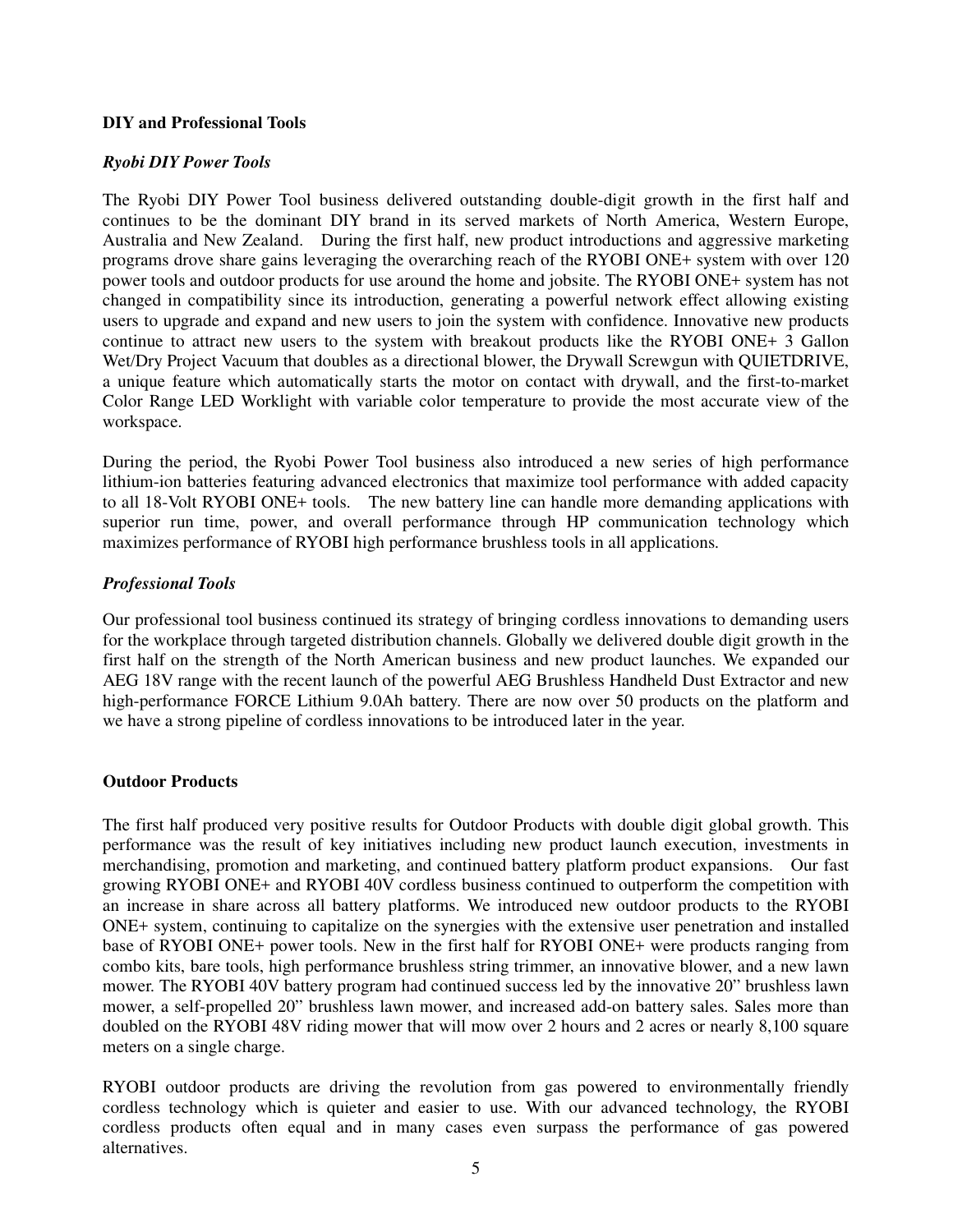#### **Floor Care and Appliances**

The Floor Care and Appliance business delivered 12.9% overall sales growth driven by 45.0% growth in cordless, expansion of carpet washing and cleaning solutions, and selling off legacy products. Our cordless products delivered exceptional growth across all markets while simultaneously expanding our innovative cordless product portfolio as we are on course to transforming into a global cordless leader. We are pleased to see that the strategic revitalization of our floor care businesses across our brand portfolio is delivering sales and operational improvements. Although the operating margin is not yet where we plan for it to be, we made progress in managing working capital, selling down legacy corded products, and cutting non-strategic costs out of the system. Our EBIT improved for the business in the first half of the year and we are confident that the positive results momentum will continue going forward.

Our North America floor care business had encouraging first half growth as it continues to execute its strategy of transitioning from older corded platforms into strategic categories of cordless stick vacs and innovative carpet washing and cleaning solutions with several of our cordless stick vacs being top sellers at our key retail customers. We continue to focus on inventory reduction and product rationalization, delivering significant progress which resulted in distribution facility closures and streamlining the supply chain. As we continue driving growth and selling off legacy products, we will start to see the benefit of operating leverage which will translate into improved earnings in the years to come.

The Floor Care business in Europe generated solid growth with cordless being the driving force and the UK being the best performing market. The VAX "Blade" cordless stick vac represents a large part of this growth as distribution and sales velocity continues to build across the region. Alongside cordless, the carpet washing category was expanding nicely after a product line refresh resulting in a smaller, more focused range. We are pleased with the successful introduction of the new VAX "Platinum Powermax Pro", our best ever carpet washer and "Platinum" carpet washing solution.

## **OUTLOOK FOR GROWTH**

We are extremely excited about our future and growth trajectory in our leadership cordless platform, category, and geographic expansion. Our momentum continues to accelerate as we aggressively invest in our core businesses. TTI's spectacular growth in hand tools and tool storage are both excellent examples of our ability to grow new categories beyond our core and we are excited about the long term prospects of our Floor Care business. At TTI, we focus on the things we can control such as product development, marketing, and investing in our people. We view the global economic outlook to be very strong in our target verticals.

In the second half of the year, Milwaukee will be launching the most powerful line of M18 FUEL products ever introduced. These new products are a testament to our dedication of delivering productivity-enhancing solutions that provide the right blend of power, run-time and performance. True to all M18 FUEL<sup>™</sup> solutions, each of these tools combine three exclusive innovations – the POWERSTATE™ brushless motor, REDLITHIUM™ battery pack, and REDLINK PLUS™ intelligence - all specifically re-designed to increase power and performance. With the further improvement in our battery, electronics, motor, and charging technologies, we are witnessing a transformational shift in our DIY segment, particularly in the lawn and garden category with the revolution of ultra-high powered, extra-long runtime lithium battery powered products, while the same holds true for our Floor Care segment.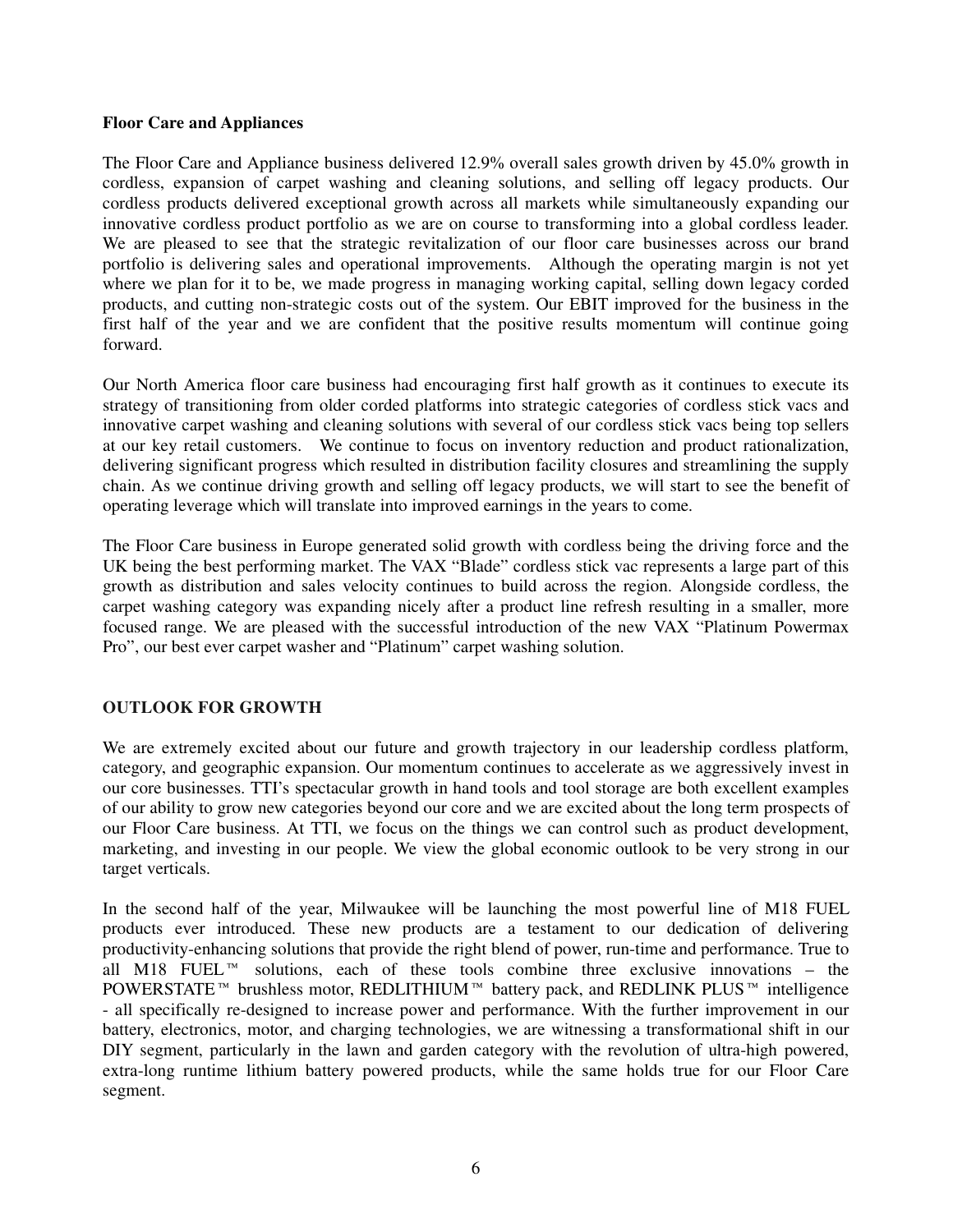Looking into the second half and beyond, it is clear that the momentum is increasing at an exciting rate throughout TTI. We expect our cordless business to continue being the key driver and to grow at unprecedented levels because of our leading edge technology. Our long term vision at TTI is to build an unassailable competitive advantage through cordless product leadership, outstanding organizational development, and superior operational excellence. We are highly confident our business will continue to outperform in the coming years.

#### **RECENT DEVELOPMENTS**

No important events affecting the Group have occurred since June 30, 2018 that are material or otherwise require disclosure or commentary.

## **FINANCIAL REVIEW**

#### **Financial Results**

Reported revenue for the period grew by 19.1% as compared to the same period last year, amounting to US\$3,431 million. Profit attributable to Owners of the Company amounted to US\$255 million as compared to US\$204 million reported last year, an increase of 24.6%. Basic earnings per share was at US13.89 cents (2017: US11.17 cents).

EBITDA amounted to US\$398 million, an increase of 19.5% as compared to the US\$333 million reported in the same period last year.

EBIT amounted to US\$281 million, an increase of 20.7% as compared to the US\$233 million reported in the same period last year.

## **Result Analysis**

#### *Gross Margin*

Gross margin improved to 37.1% as compared to 36.6% in the same period last year. The margin improvement was the result of new product introduction, product mix, category expansion, improvements in operational efficiency and supply chain productivity.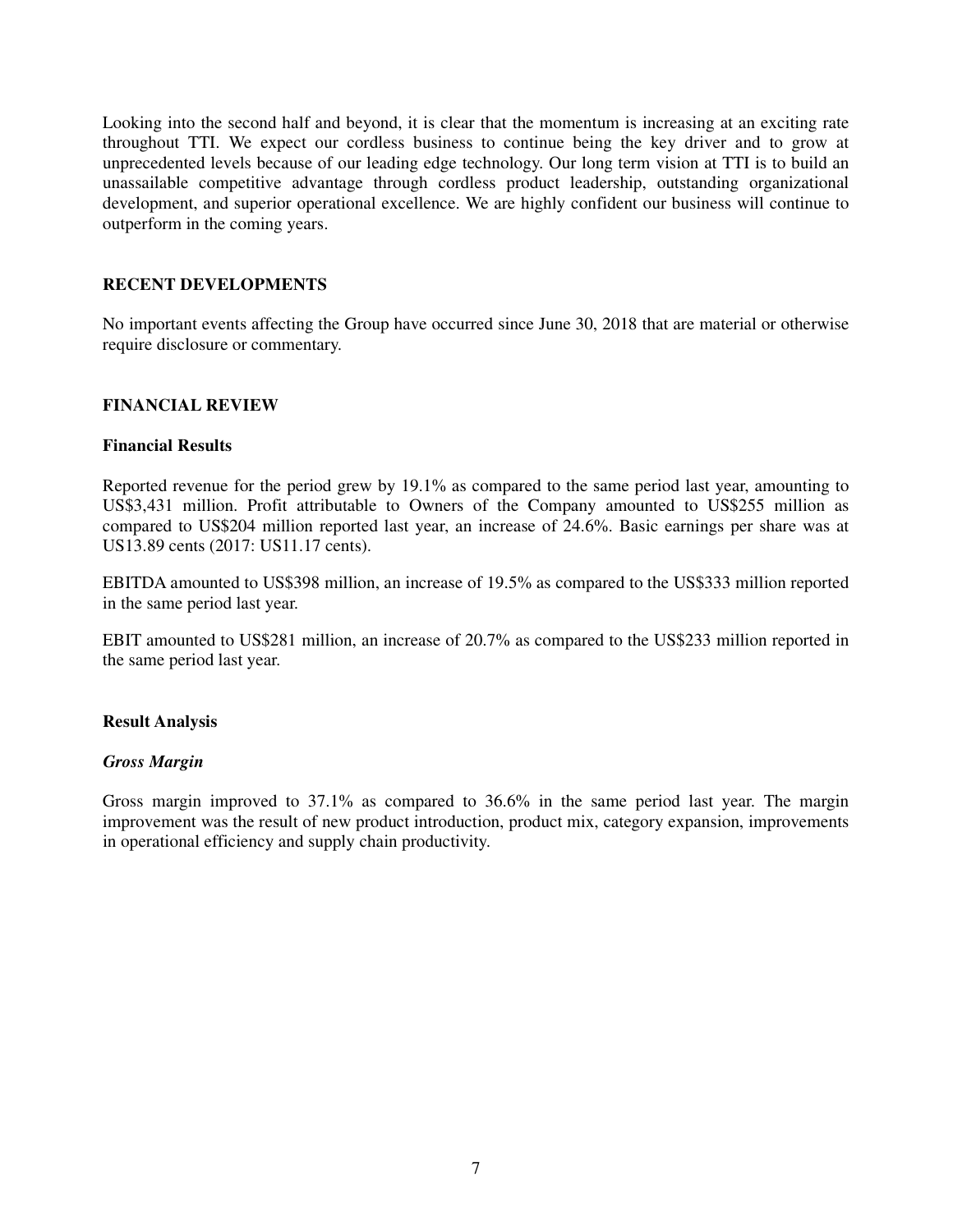## *Operating Expenses*

Total operating expenses for the period amounted to US\$996 million as compared to US\$826 million reported for the same period last year, representing 29.0% of revenue (2017: 28.7%). During the period under review, R&D spent increased by 20 bps from 2.7% revenue to 2.9% to maintain the high velocity growth momentum. Excluding this increase, SG&A as a percentage to Sales was at 28.8%, comparable to that of last year.

Net interest expenses for the period amounted to US\$5 million as compared to US\$9 million reported for the same period last year, representing 0.2% of revenue (2017: 0.3%). The decrease in net interest expenses is the result of our efficient management of financial resources. Interest cover, expressed as a multiple of EBITDA to total interest was at 22.3 times (2017: 26.6 times).

Effective tax rate for the period was at 7.5% (2017: 8.5%). The Group will continue to leverage its global operations to further improve overall tax efficiencies.

## **Liquidity and Financial Resources**

## *Shareholders' Funds*

Total shareholders' funds amounted to US\$2.9 billion, an increase of 6.1% as compared to December 31, 2017. Book value per share was US\$1.59 as compared to US\$1.49 at December 31, 2017, an increase of 6.7%.

## *Financial Position*

The Group continued to maintain a strong financial position. As at June 30, 2018, the Group's cash and cash equivalents amounted to US\$863 million (US\$864 million at December 31, 2017) after the payment of US\$93.8 million dividend during the period (US\$70.8 million in first half 2017), of which 45.6%, 30.1%, 12.6%, and 11.7% were denominated in US\$, RMB, EUR and other currencies respectively.

The Group's net gearing, expressed as a percentage of total net borrowings (excluding bank advance from factored trade receivables which are without recourse in nature) to equity attributable to Owners of the Company, improved to 1.8% as compared to 8.8% as at June 30, 2017. The gearing improvement is the result of very disciplined and focused management over working capital. The Group remains confident that gearing will further improve by end of the year.

## *Bank Borrowings*

Long term borrowing accounted for 60.5% of total debts (66.5% at December 31, 2017).

The Group's major borrowings continued to be in US\$. Borrowings are predominantly LIBOR based. There is a natural hedge mechanism in place as the Group's major revenues are in US Dollars and currency exposure therefore is low. Currency, interest rate exposure, and cash management functions are all being closely monitored and managed by the Group's treasury team.

Amongst the bank borrowings, fixed rate debts account for 11.5% of the total debt, the balance being floating rate debts.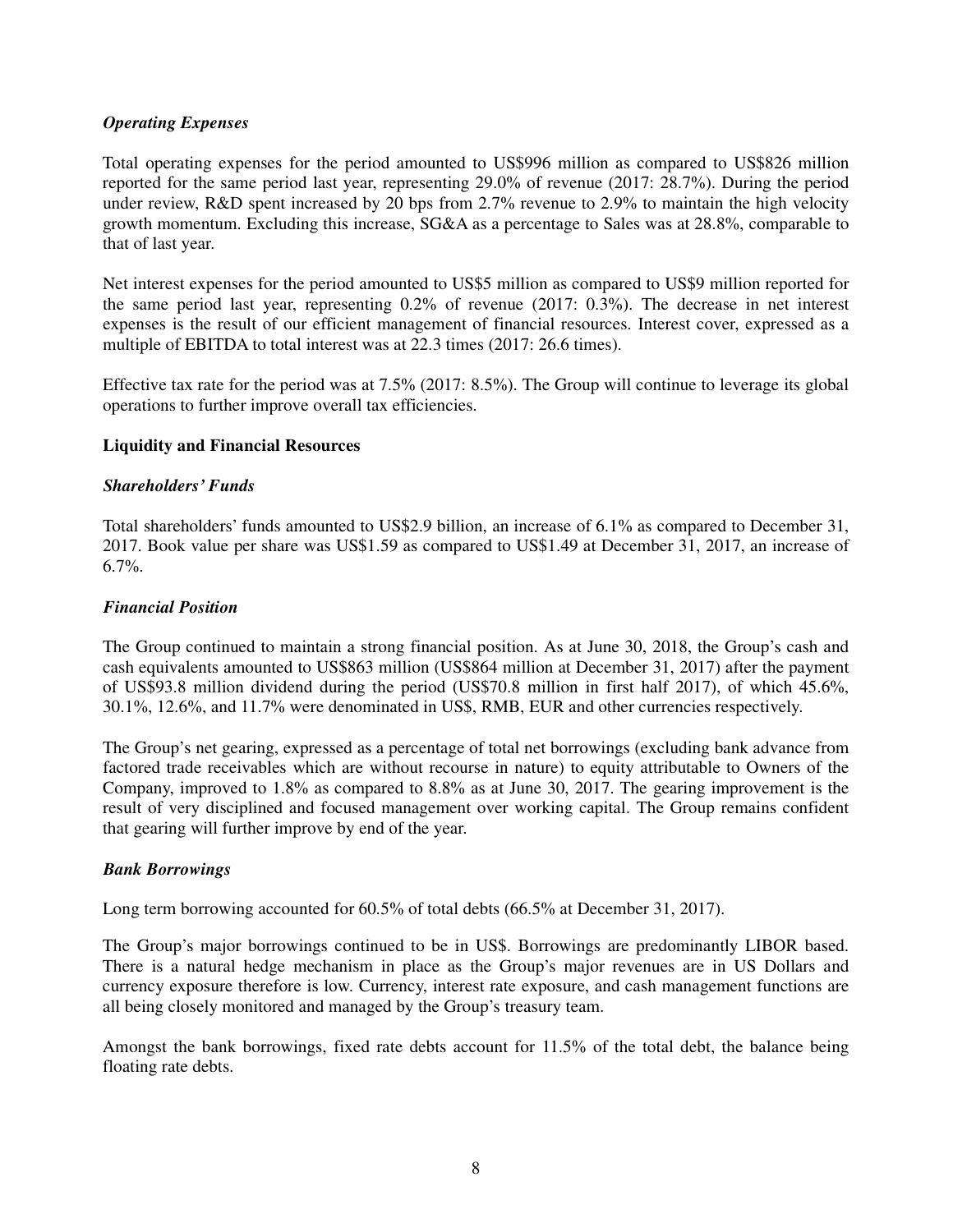## *Working Capital*

Total inventory was at US\$1,578 million as compared to US\$1,415 million as at June 30, 2017. Days inventory maintained at 88 days. The Group will continue to focus on managing the inventory level and improve inventory turns.

Trade receivables turnover days were at 67 days as compared to 69 days as at June 30, 2017. Excluding the gross up of the receivables factored which is without recourse in nature, receivables turnover days was at 63 days as compared to 65 days as at June 30, 2017. The Group is comfortable with the quality of the receivables and will continue to exercise due care in managing credit exposure.

Trade payables days increased to 93 days as compared to 87 days as at June 30, 2017 but comparable to the 95 days full year 2017.

Working capital as a percentage of sales was at 17.0% as compared to 19.1% for the same period last year.

## *Capital Expenditures*

Total capital expenditures for the period amounted to US\$86 million (2017: US\$72 million).

## *Capital Commitments and Contingent Liabilities*

As at June 30, 2018, total capital commitments for the acquisition of property, plant and equipment contracted for but not provided amounted to US\$30 million (2017: US\$28 million), and there were no material contingent liabilities or off balance sheet obligations.

## *Charges*

None of the Group's assets are charged or subject to encumbrance.

## **HUMAN RESOURCES**

The Group employed a total of 23,226 employees (21,857 employees as at June 30, 2017) in Hong Kong and overseas. Total staff cost for the period under review amounted to US\$514 million as compared to US\$465 million in the same period last year.

The Group regards human capital as vital for the Group's continuous growth and profitability and remains committed to improve the quality, competence and skills of all employees. It provides job related training and leadership development programs throughout the organization. The Group continues to offer competitive remuneration packages, discretionary share options, share awards and bonuses to eligible staff, based on the performance of the Group and the individual employee.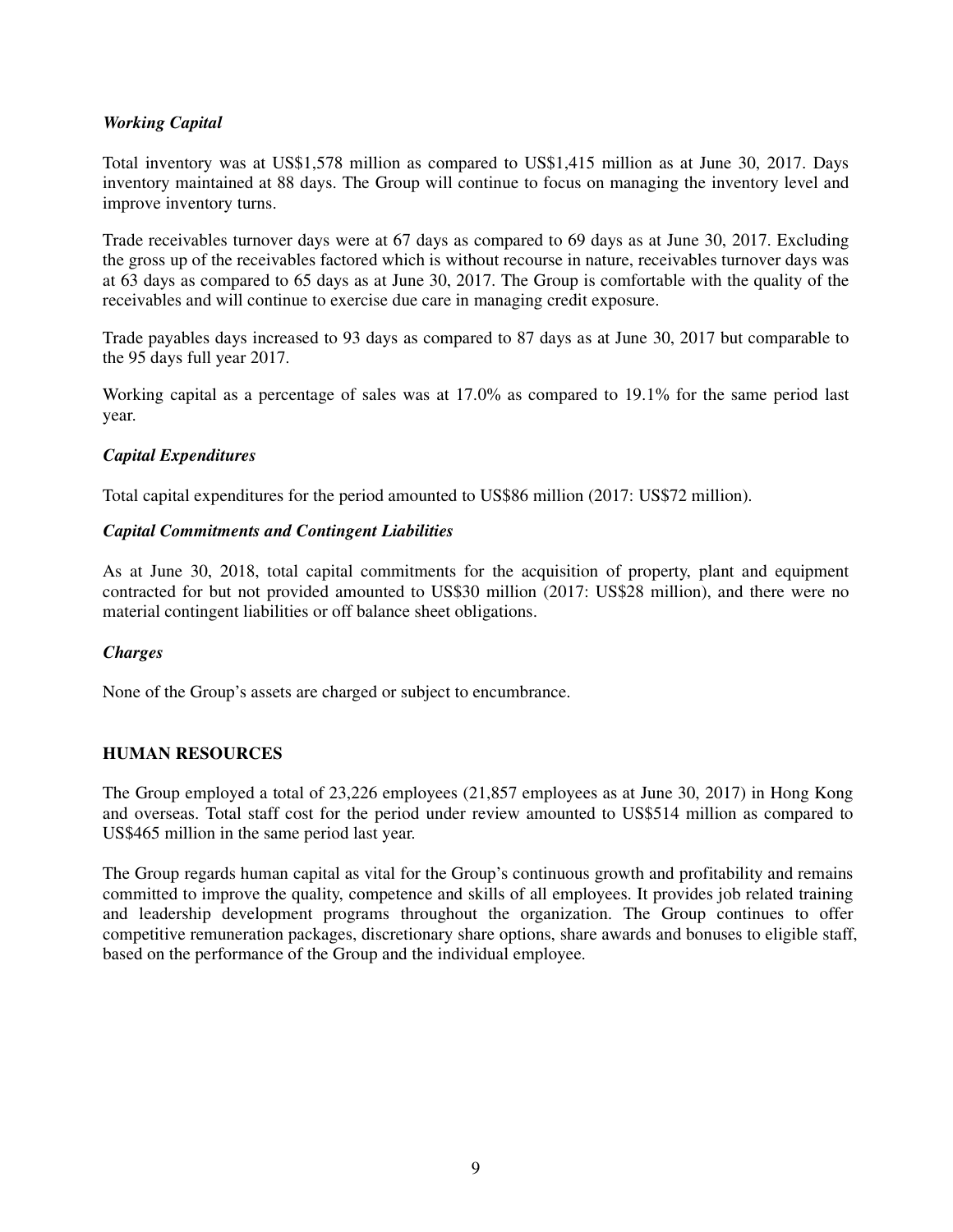## **COMPLIANCE WITH THE CORPORATE GOVERNANCE CODE OF THE LISTING RULES**

The Company has complied with all the code provisions of the Corporate Governance Code set out in Appendix 14 of the Rules Governing the Listing of Securities on the Stock Exchange of Hong Kong Limited (the "Listing Rules") (the "Corporate Governance Code") throughout the six-month period ended June 30, 2018, save that none of the Directors are appointed for a specific term since they are subject to retirement by rotation and re-election in accordance with the Articles of Association of the Company. Under Article 107(A) of the Articles of Association of the Company, one-third of the Board must retire by rotation at each annual general meeting of the Company, and if eligible, offer themselves for re-election.

The Company has also voluntarily complied with a number of recommended best practices set out in the Corporate Governance Code, aimed at further enhancement of the Company's corporate governance standard as well as promotion of the best interests of the Company and its shareholders as a whole.

## **COMPLIANCE WITH THE MODEL CODE OF THE LISTING RULES**

The Board has adopted the provisions of the Model Code for Securities Transactions by Directors of Listed Issuers set out in Appendix 10 of the Listing Rules (the "Model Code"). Specific enquiries have been made with all Directors who have confirmed that they have fully complied with the required standards as set out in the Model Code during the six-month period ended June 30, 2018.

Another code of conduct on terms no less onerous than the Model Code that applies to securities transactions of all relevant employees who may be in possession of unpublished price sensitive information in relation to the Company (the "Code for Securities Transactions by Relevant Employees") has also been adopted. No incident of non-compliance was noted by the Company during the period.

Both the Model Code and the Code for Securities Transactions by Relevant Employees have been published on the Company's website (www.ttigroup.com).

## **REVIEW OF ACCOUNTS**

The Audit Committee has reviewed with the Company's independent auditor, Deloitte Touche Tohmatsu, and the senior management of the Group the unaudited financial statements of the Company for the sixmonth period ended June 30, 2018, the accounting principles and practices adopted by the Group and the internal controls and financial reporting matters. The Board acknowledges its responsibility for the preparation of the accounts of the Group.

## **PURCHASE, SALES OR REDEMPTION OF SECURITIES**

A total of 3,050,000 ordinary shares were bought back by the Company during the period at prices ranging from HK\$41.70 to HK\$47.55 per share. Among these shares bought back by the Company, 2,172,000 shares were settled and cancelled during the period and 878,000 shares were settled and cancelled in July 2018. The aggregate amount paid by the Company for such buy-backs cancelled during the period amounting to US\$12,764,000 was charged to the retained earnings.

The shares bought back were cancelled and accordingly the issued share capital of the Company was reduced. The buy-backs of the Company's shares during the period were effected by the Directors pursuant to the mandate granted by shareholders at the previous annual general meeting of the Company, with a view to benefiting shareholders as a whole by enhancing the net asset value per share and earnings per share of the Company. Except as disclosed above, neither the Company nor any of its subsidiaries purchased, redeemed or sold any of the Company's listed securities during the period.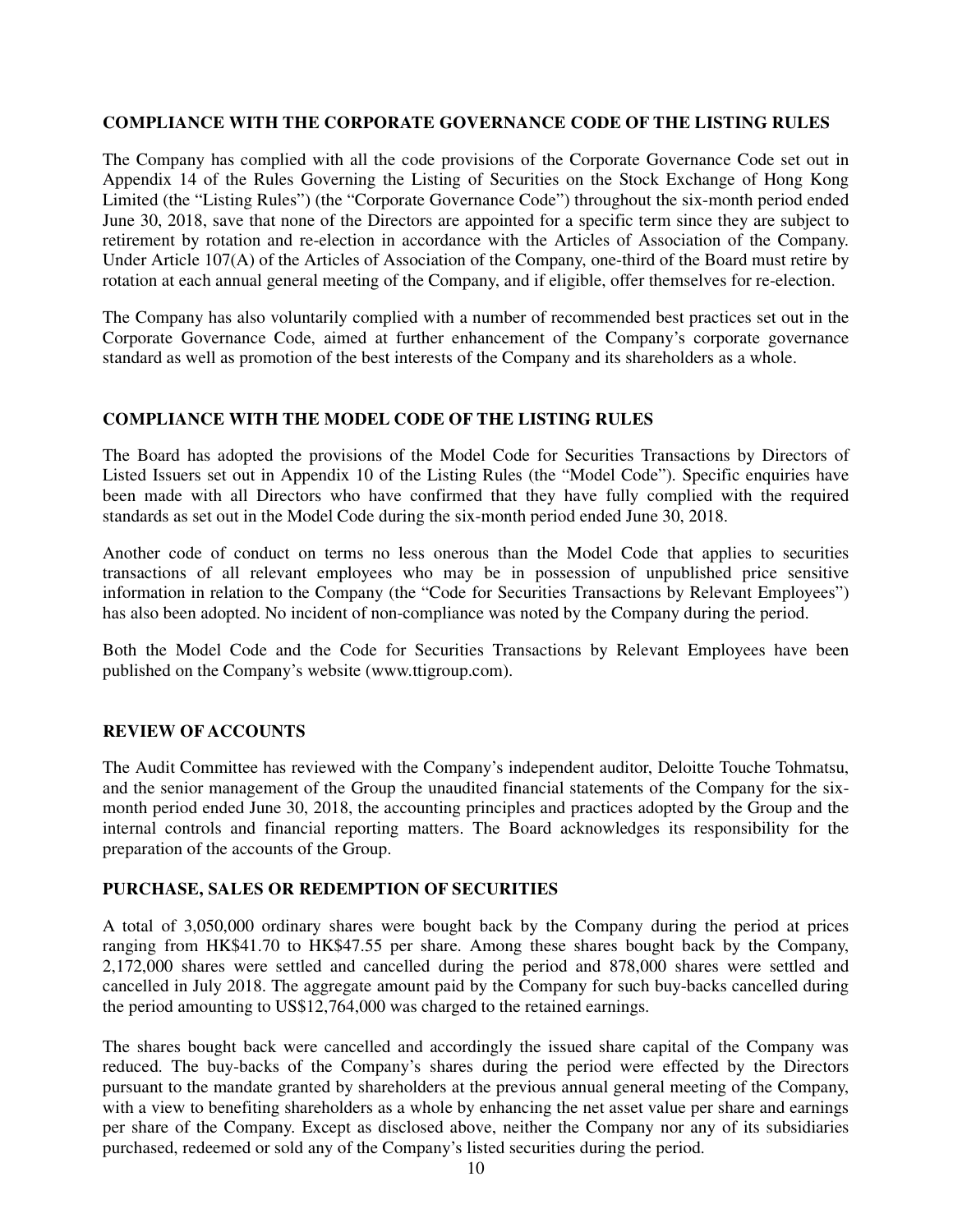## **CLOSURE OF REGISTER OF MEMBERS**

The register of members of the Company will be closed from September 6, 2018 to September 7, 2018, both days inclusive, during which period no transfer of shares will be effected. In order to qualify for the interim dividend, all transfers accompanied by the relevant share certificates must be lodged with the Company's share registrars, Tricor Secretaries Limited, at Level 22, Hopewell Centre, 183 Queen's Road East, Hong Kong for registration not later than 4:00 p.m. on September 5, 2018.

#### **PUBLICATION OF INTERIM RESULTS AND INTERIM REPORT**

This results announcement is published on the Company's website (www.ttigroup.com) and the HKExnews website (www.hkexnews.hk) of Hong Kong Exchanges and Clearing Limited. The 2018 Interim Report of the Company containing all the information required by the Listing Rules will be dispatched to the shareholders and available on the above websites in due course.

> By order of the Board **Horst Julius Pudwill**  Chairman

Hong Kong, August 15, 2018

*As at the date of this announcement, the Board comprises five group Executive Directors, namely Mr Horst Julius Pudwill (Chairman), Mr Stephan Horst Pudwill (Vice Chairman), Mr Joseph Galli Jr. (Chief Executive Officer), Mr Patrick Kin Wah Chan and Mr Frank Chi Chung Chan, two Non-executive Directors, namely Prof Roy Chi Ping Chung GBS BBS JP and Mr Camille Jojo and five Independent Non-executive Directors, namely Mr Christopher Patrick Langley OBE, Mr Manfred Kuhlmann, Mr Peter David Sullivan, Mr Vincent Ting Kau Cheung and Mr Johannes-Gerhard Hesse.*

*This results announcement is published on the website of the Company (www.ttigroup.com) and the HKExnews (www.hkexnews.hk).* 

*All trademarks and trade names listed other than AEG and RYOBI are owned by the Group.* 

*AEG is a registered trademark of AB Electrolux (publ.), and is used under license.* 

*RYOBI is a registered trademark of Ryobi Limited, and is used under license.*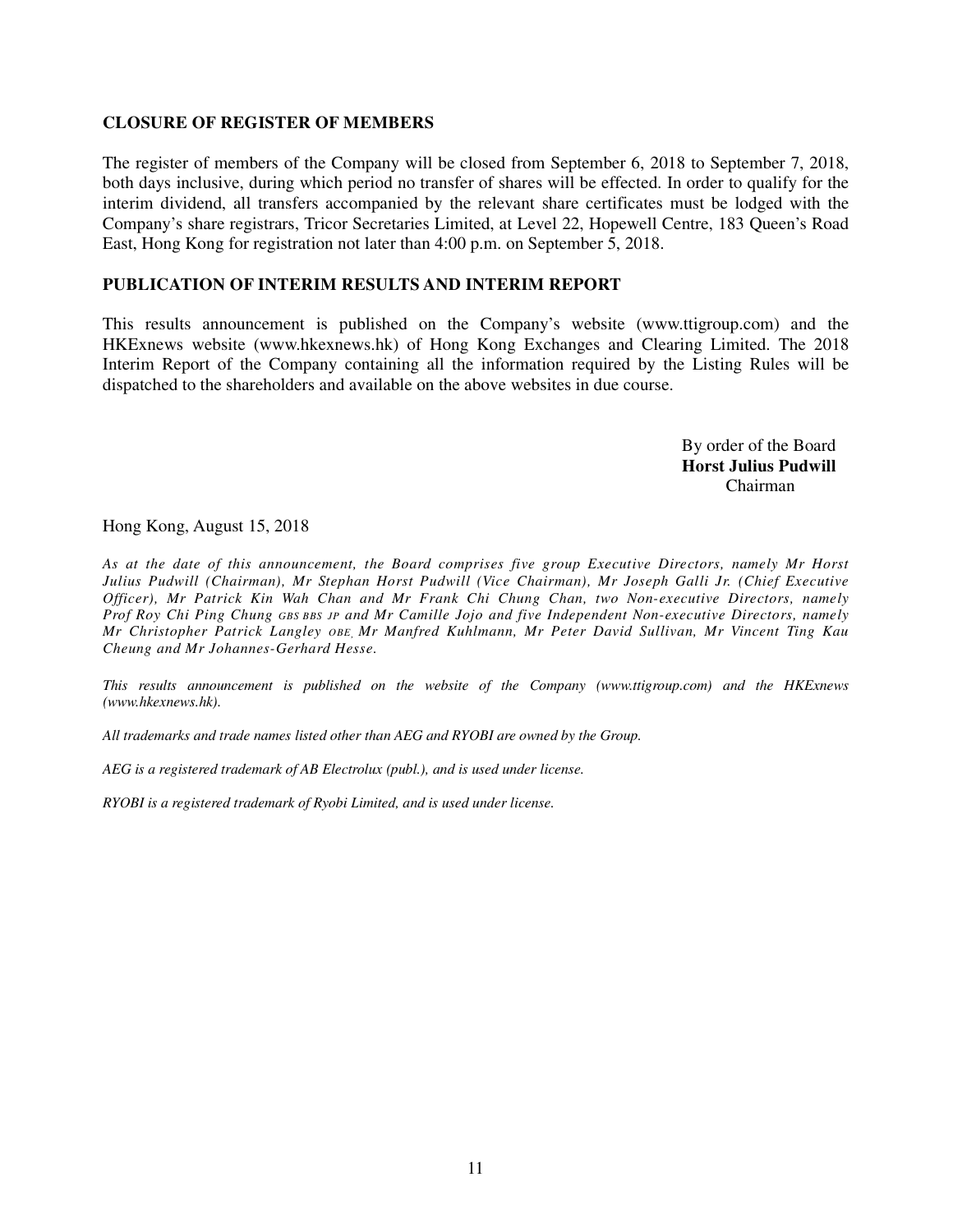## **RESULTS SUMMARY**

## **CONSOLIDATED STATEMENT OF PROFIT OR LOSS AND OTHER COMPREHENSIVE INCOME (UNAUDITED)**

For the six-month period ended June 30, 2018

|                                                                                               |                | 2018                           | 2017                    |
|-----------------------------------------------------------------------------------------------|----------------|--------------------------------|-------------------------|
|                                                                                               | <b>Notes</b>   | <b>US\$'000</b><br>(Unaudited) | US\$'000<br>(Unaudited) |
|                                                                                               |                |                                |                         |
| Revenue                                                                                       | $\overline{4}$ | 3,430,828                      | 2,881,620               |
| Cost of sales                                                                                 |                | (2, 157, 198)                  | (1,825,797)             |
|                                                                                               |                |                                |                         |
| Gross profit<br>Other income                                                                  |                | 1,273,630                      | 1,055,823               |
| Interest income                                                                               |                | 3,252<br>13,156                | 2,271<br>3,561          |
| Selling, distribution and advertising expenses                                                |                | (522, 233)                     | (430, 307)              |
| Administrative expenses                                                                       |                | (374, 791)                     | (318, 131)              |
|                                                                                               |                | (99, 111)                      | (77, 181)               |
| Research and development costs<br>Finance costs                                               |                | (18, 470)                      | (12, 653)               |
|                                                                                               |                |                                |                         |
| Profit before taxation                                                                        |                | 275,433                        | 223,383                 |
| Taxation charge                                                                               | 5              | (20, 657)                      | (18,988)                |
|                                                                                               |                |                                |                         |
| Profit for the period                                                                         | 6              | 254,776                        | 204,395                 |
| Other comprehensive income (loss):                                                            |                |                                |                         |
| Item that will not be reclassified subsequently to profit or loss, net of related income tax: |                |                                |                         |
| Remeasurement of defined benefit obligations                                                  |                | 135                            | (193)                   |
| Items that may be reclassified subsequently to profit or loss:                                |                |                                |                         |
| Fair value gain (loss) on foreign currency forward contracts in hedge accounting              |                | 40,758                         | (30,082)                |
| Exchange differences on translation of foreign operations                                     |                | (22, 871)                      | 31,997                  |
| Other comprehensive income for the period                                                     |                | 18,022                         | 1,722                   |
|                                                                                               |                |                                |                         |
| Total comprehensive income for the period                                                     |                | 272,798                        | 206,117                 |
|                                                                                               |                |                                |                         |
| Profit (loss) for the period attributable to:                                                 |                |                                |                         |
| Owners of the Company                                                                         |                | 254,737                        | 204,433                 |
| Non-controlling interests                                                                     |                | 39                             | (38)                    |
|                                                                                               |                | 254,776                        | 204,395                 |
|                                                                                               |                |                                |                         |
| Total comprehensive income (loss) attributable to:                                            |                |                                |                         |
| Owners of the Company                                                                         |                | 272,759                        | 206,155                 |
| Non-controlling interests                                                                     |                | 39                             | (38)                    |
|                                                                                               |                | 272,798                        | 206,117                 |
|                                                                                               |                |                                |                         |
| Earnings per share (US cents)                                                                 | 8              |                                |                         |
| <b>Basic</b>                                                                                  |                | 13.89                          | 11.17                   |
| Diluted                                                                                       |                | 13.84                          | 11.14                   |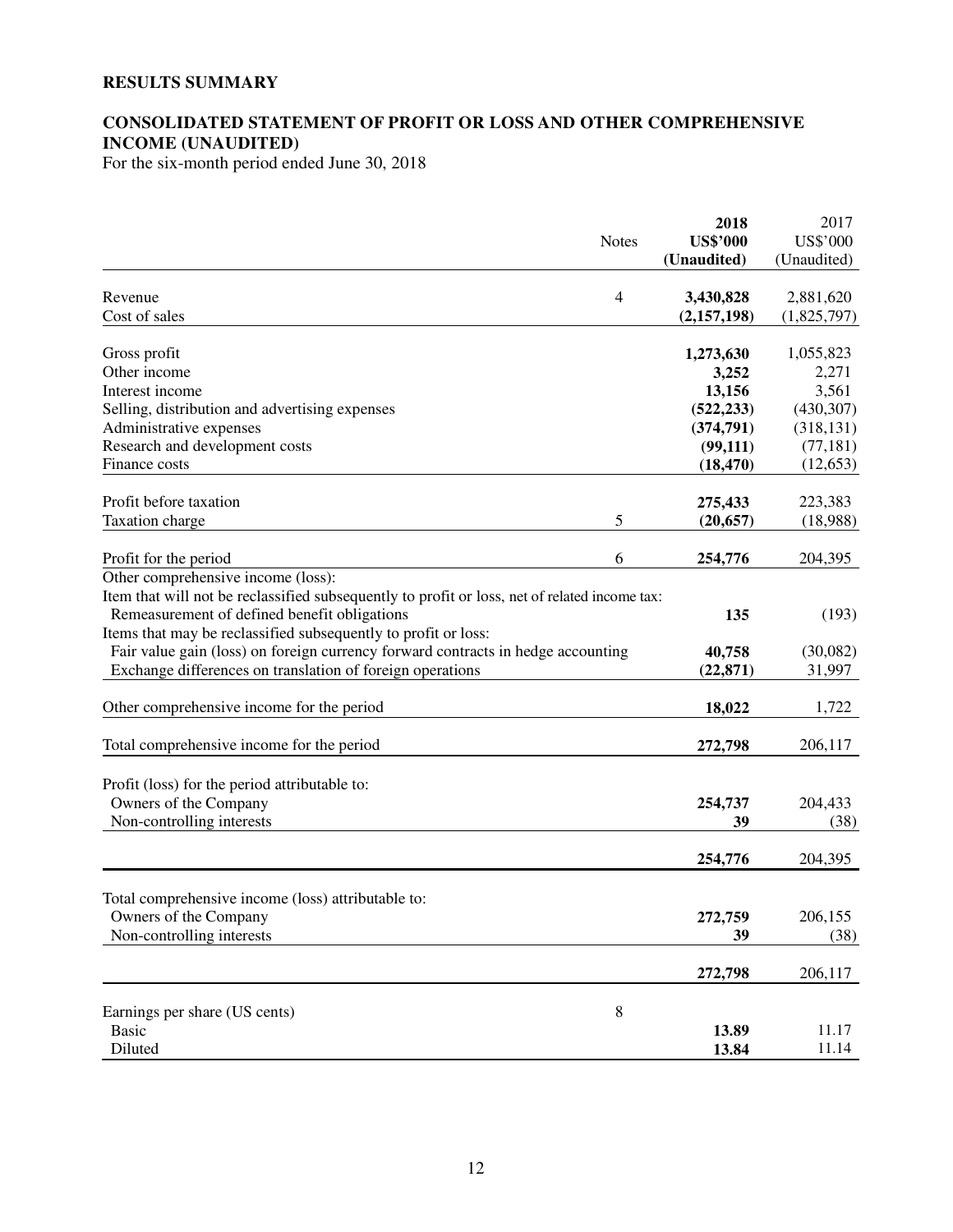# **CONSOLIDATED STATEMENT OF FINANCIAL POSITION (UNAUDITED)**

As at June 30, 2018

|                                                        |              | June 30         | December 31 |
|--------------------------------------------------------|--------------|-----------------|-------------|
|                                                        |              | 2018            | 2017        |
|                                                        | <b>Notes</b> | <b>US\$'000</b> | US\$'000    |
|                                                        |              | (Unaudited)     | (Audited)   |
| <b>ASSETS</b>                                          |              |                 |             |
| <b>Non-current assets</b>                              |              |                 |             |
| Property, plant and equipment                          | 9 & 17       | 699,297         | 688,868     |
| Lease prepayments                                      |              | 30,145          | 30,836      |
| Goodwill                                               |              | 554,882         | 555,350     |
| Intangible assets                                      | 9            | 587,793         | 580,424     |
| Interests in associates                                |              | 2,906           | 2,780       |
| Available-for-sale investments                         |              |                 | 3,697       |
| Financial assets at fair value through profit or loss  |              | 5,265           |             |
| Derivative financial instruments                       |              |                 | 9,558       |
| Deferred tax assets                                    |              | 9,558           | 92,939      |
|                                                        |              | 85,416          |             |
|                                                        |              | 1,975,262       | 1,964,452   |
| <b>Current assets</b>                                  |              |                 |             |
| Inventories                                            |              | 1,577,696       | 1,467,420   |
| Trade and other receivables                            | 10           | 1,235,241       | 1,136,876   |
| Deposits and prepayments                               |              | 126,495         | 112,627     |
| <b>Bills</b> receivable                                | 10           | 15,049          | 8,008       |
| Tax recoverable                                        |              | 15,359          | 6,698       |
| Trade receivables from an associate                    | 11           | 1,380           | 2,790       |
| Derivative financial instruments                       |              | 18,500          | 3,798       |
| Held-for-trading investments                           |              |                 | 32,293      |
| Financial assets at fair value through profit or loss  |              | 45,488          |             |
| Bank balances, deposits and cash                       |              | 863,127         | 863,515     |
|                                                        |              | 3,898,335       | 3,634,025   |
|                                                        |              |                 |             |
| <b>Current liabilities</b>                             |              |                 |             |
| Trade and other payables                               | 12           | 1,665,304       | 1,574,402   |
| Bills payable                                          | 12           | 45,025          | 54,952      |
| Warranty provision                                     |              | 99,204          | 97,268      |
| Tax payable                                            |              | 22,663          | 23,912      |
| Derivative financial instruments                       |              | 7,632           | 43,830      |
| Obligations under finance leases – due within one year |              | 2,921           | 2,895       |
| Discounted bills with recourse                         |              | 222,302         | 87,837      |
| Unsecured borrowings – due within one year             | 13           | 201,170         | 260,342     |
|                                                        |              | 2,266,221       | 2,145,438   |
|                                                        |              |                 |             |
| Net current assets                                     |              | 1,632,114       | 1,488,587   |
| Total assets less current liabilities                  |              | 3,607,376       | 3,453,039   |
|                                                        |              |                 |             |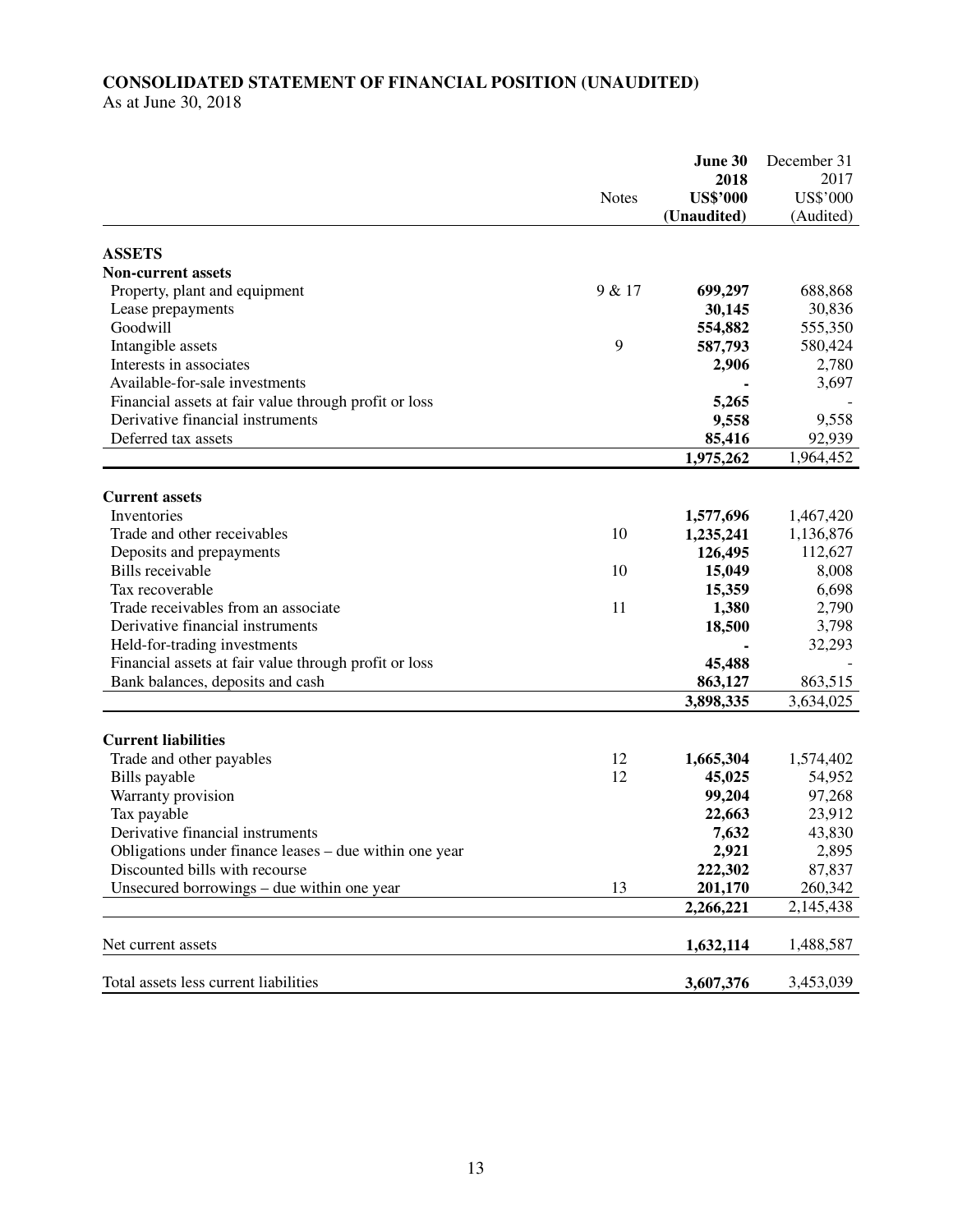## **CONSOLIDATED STATEMENT OF FINANCIAL POSITION (UNAUDITED) - continued**  As at June 30, 2018

|                                                       |              | June 30         | December 31 |
|-------------------------------------------------------|--------------|-----------------|-------------|
|                                                       |              | 2018            | 2017        |
|                                                       | <b>Notes</b> | <b>US\$'000</b> | US\$'000    |
|                                                       |              | (Unaudited)     | (Audited)   |
| <b>CAPITAL AND RESERVES</b>                           |              |                 |             |
| Share capital                                         | 14           | 654,604         | 653,918     |
| Reserves                                              |              | 2,252,589       | 2,087,307   |
| Equity attributable to Owners of the Company          |              | 2,907,193       | 2,741,225   |
| Non-controlling interests                             |              | (468)           | (507)       |
| Total equity                                          |              | 2,906,725       | 2,740,718   |
| <b>NON-CURRENT LIABILITIES</b>                        |              |                 |             |
| Obligations under finance leases – due after one year |              | 7,352           | 8,722       |
| Unsecured borrowings – due after one year             | 13           | 553,267         | 564,678     |
| Retirement benefit obligations                        |              | 125,671         | 124,517     |
| Deferred tax liabilities                              |              | 14,361          | 14,404      |
|                                                       |              | 700,651         | 712,321     |
| Total equity and non-current liabilities              |              | 3,607,376       | 3,453,039   |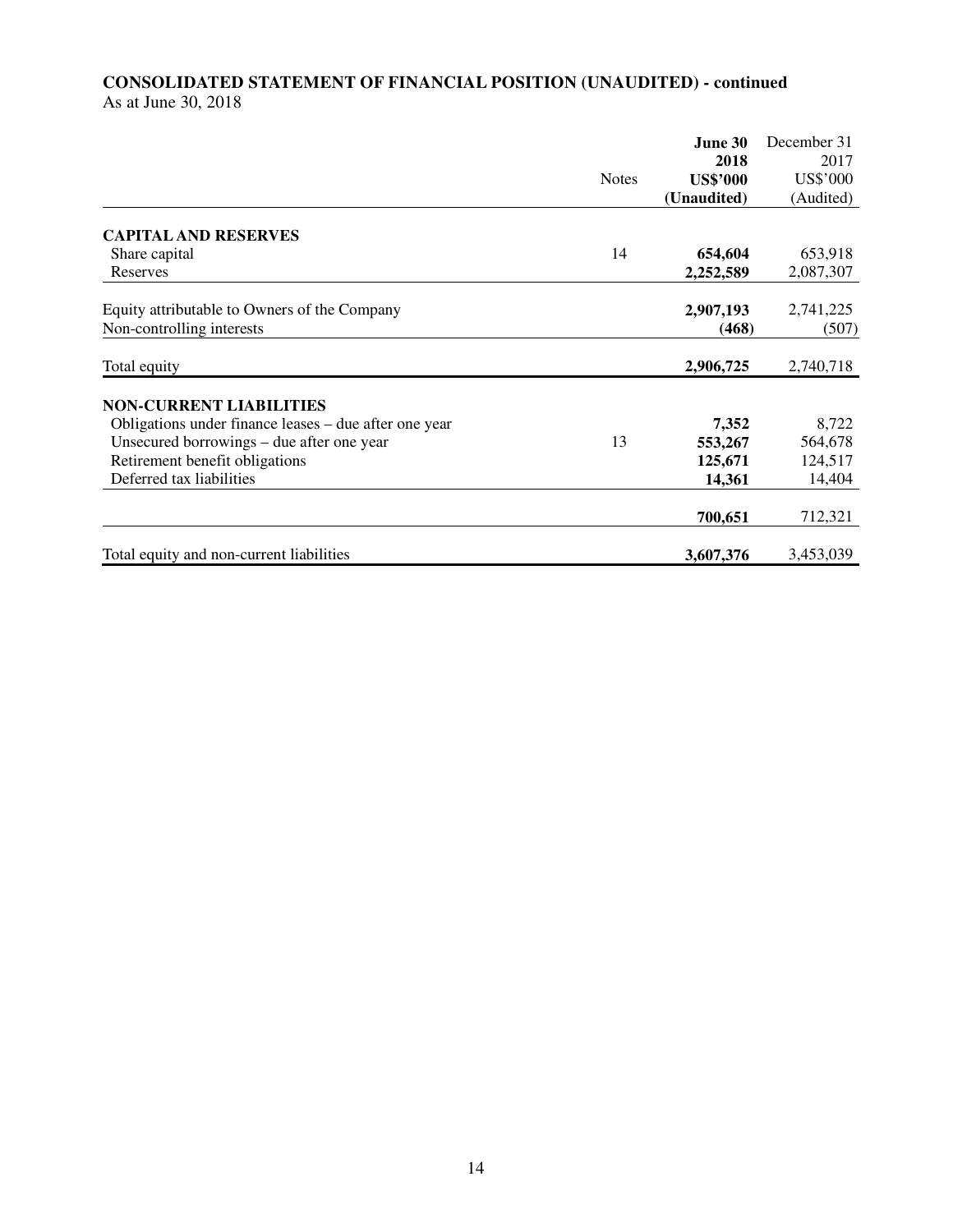#### **NOTES TO THE CONDENSED CONSOLIDATED FINANCIAL STATEMENTS (UNAUDITED)**

#### **1. Basis of preparation**

The condensed consolidated financial statements have been prepared in accordance with Hong Kong Accounting Standard 34 ("HKAS 34") "Interim Financial Reporting" issued by the Hong Kong Institute of Certified Public Accountants and the applicable disclosure requirements of Appendix 16 to the Rules Governing the Listing of Securities on The Stock Exchange of Hong Kong Limited (the "Stock Exchange").

The financial information relating to the year ended December 31, 2017 that is included in these condensed consolidated financial statements as comparative information does not constitute the Company's statutory annual consolidated financial statements for that year but is derived from those financial statements. Further information relating to these statutory financial statements is as follows:

- The Company has delivered the financial statements for the year ended December 31, 2017 to the Registrar of Companies as required by section 662(3) of, and Part 3 of Schedule 6 to, the Hong Kong Companies Ordinance.
- The Company's auditor has reported on those financial statements. The auditor's report was unqualified; did not include a reference to any matters to which the auditor drew attention by way of emphasis without qualifying its report, and did not contain a statement under sections 406(2), 407(2) or (3) of the Hong Kong Companies Ordinance.

#### **2. Significant accounting policies**

The condensed consolidated financial statements have been prepared on the historical cost basis except for certain financial instruments which are measured at fair value.

Other than changes in accounting policies resulting from application of new Hong Kong Financial Reporting Standards ("HKFRSs"), the accounting policies and method of computations used in the condensed consolidated financial statements for the six-month ended June 30, 2018 are the same as those followed in the preparation of the Group's annual financial statements for the year ended December 31, 2017.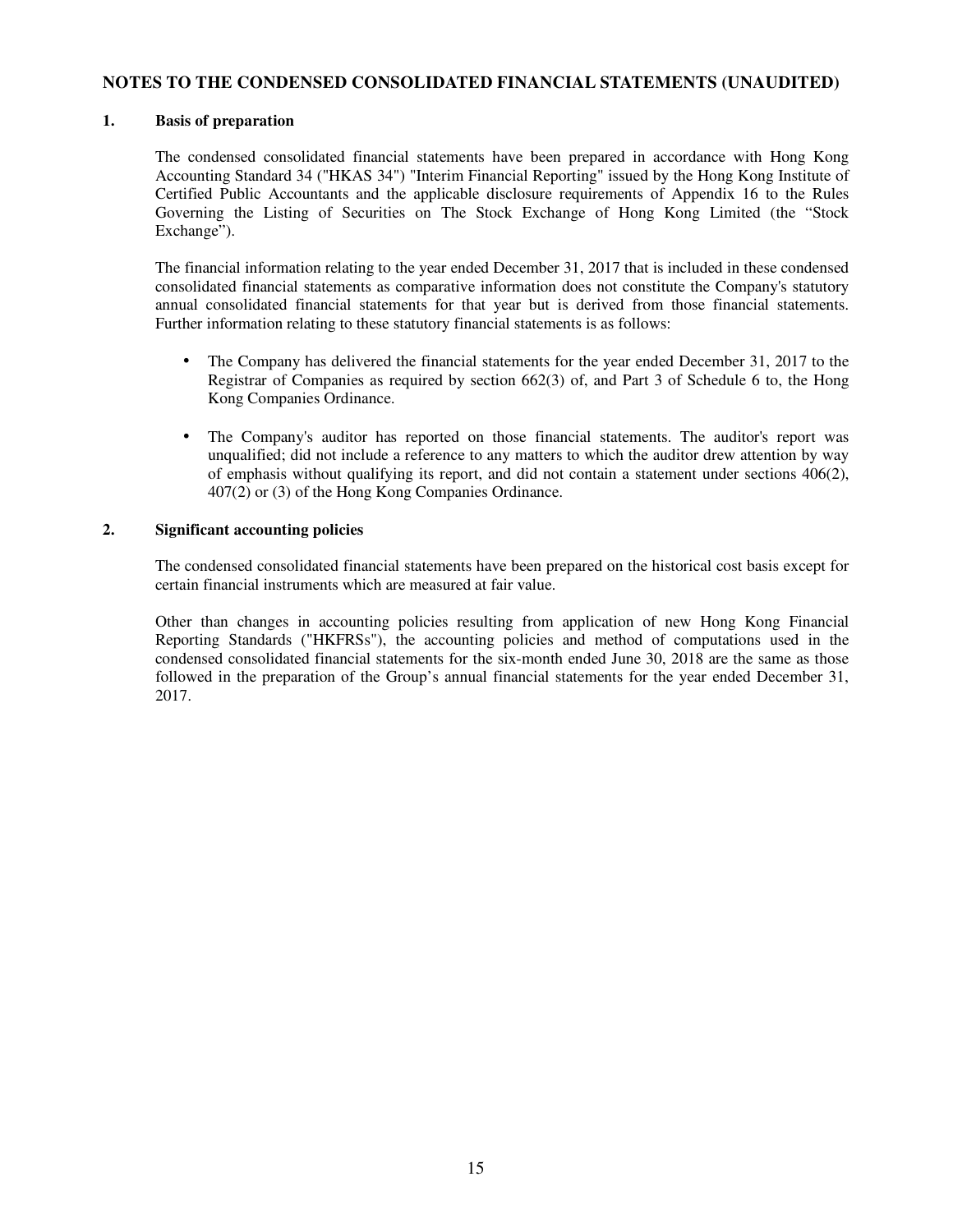#### *Application of new and amendments to HKFRSs*

In the current interim period, the Group has applied, for the first time, the following new and amendments to HKFRSs issued by the Hong Kong Institute of Certified Public Accountants ("HKICPA") which are mandatorily effective for the annual period beginning on or after January 1, 2018 for the preparation of the Group's condensed consolidated financial statements:

| <b>HKFRS 9</b>        | <b>Financial Instruments</b>                                                      |
|-----------------------|-----------------------------------------------------------------------------------|
| HKFRS 15              | Revenue from Contracts with Customers and the related<br>Amendments               |
| HK(IFRIC)-Int 22      | Foreign Currency Transactions and Advance Consideration                           |
| Amendments to HKFRS 2 | Classification and Measurement of Share-based                                     |
|                       | <b>Payment Transactions</b>                                                       |
| Amendments to HKFRS 4 | Applying HKFRS 9 Financial Instruments with HKFRS 4<br><b>Insurance Contracts</b> |
| Amendments to HKAS 28 | As part of the Annual Improvements to HKFRSs<br>2014-2016 Cycle                   |
| Amendments to HKAS 40 | <b>Transfers of Investment Property</b>                                           |

The new and amendments to HKFRSs have been applied in accordance with the relevant transition provisions in the respective standards and amendments which results in changes in accounting policies, amounts reported and/or disclosures as described below.

#### *2.1 Impacts and changes in accounting policies of application on HKFRS 15 Revenue from Contracts with Customers*

The Group has applied HKFRS 15 for the first time in the current interim period. HKFRS 15 superseded *HKAS 18 Revenue*, *HKAS 11 Construction Contracts* and the related interpretations.

The Group recognizes revenue from the trading of electrical and electronic products. The Group has applied HKFRS 15 retrospectively with the cumulative effect of initially applying this Standard recognized at the date of initial application, January 1, 2018. In accordance with the transition provisions in HKFRS 15, the Group has elected to apply the Standard retrospectively only to contracts that are not completed at January 1, 2018.

#### *2.1.1 Key changes in accounting policies resulting from application of HKFRS 15*

HKFRS 15 introduces a 5-step approach when recognizing revenue:

- Step 1: Identify the contract(s) with a customer
- Step 2: Identify the performance obligations in the contract
- Step 3: Determine the transaction price
- Step 4: Allocate the transaction price to the performance obligations in the contract
- Step 5: Recognize revenue when (or as) the Group satisfies a performance obligation.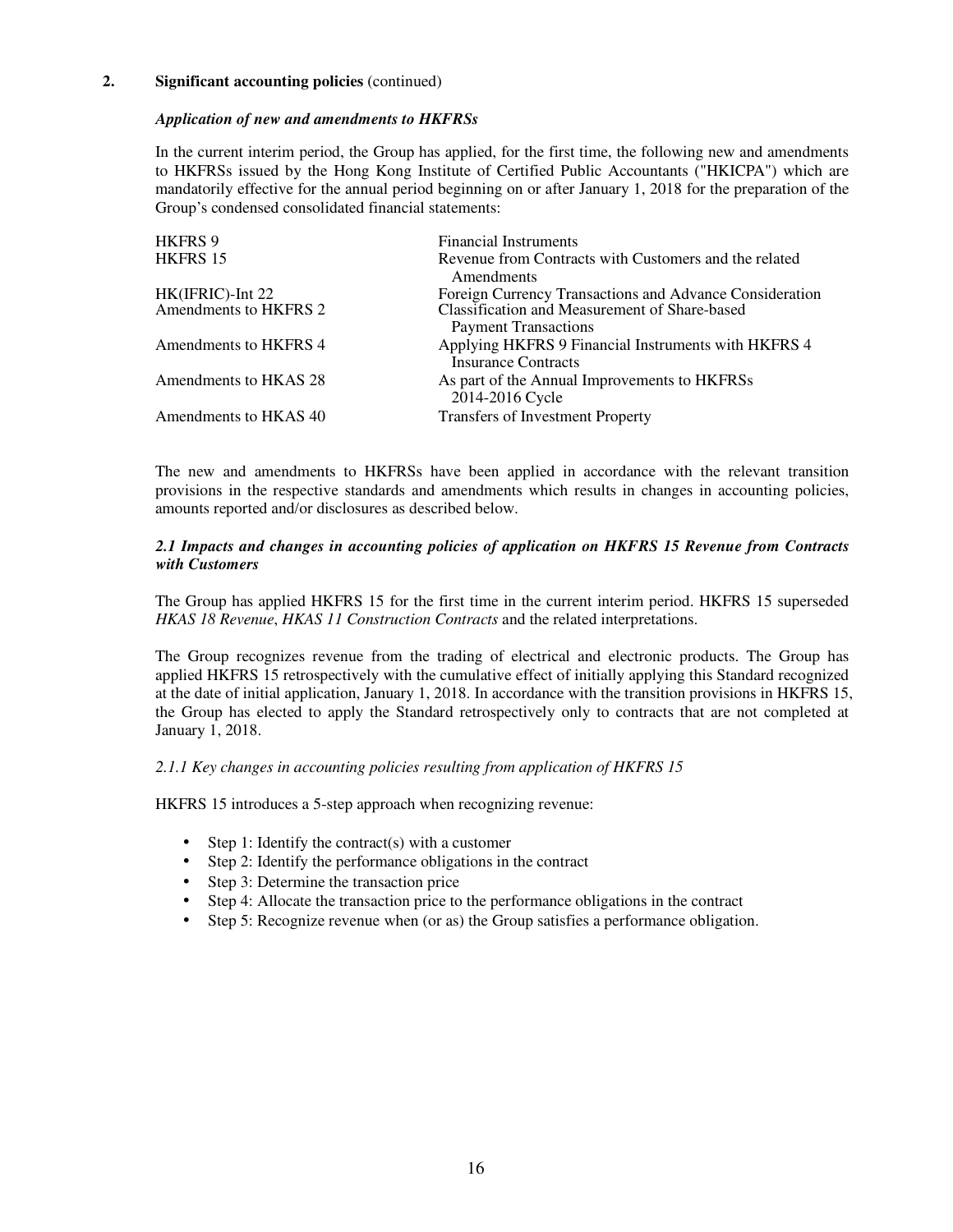#### *2.1 Impacts and changes in accounting policies of application on HKFRS 15 Revenue from Contracts with Customers* (continued)

#### *2.1.1 Key changes in accounting policies resulting from application of HKFRS 15* (continued)

Under HKFRS 15, the Group recognizes revenue when (or as) a performance obligation is satisfied, i.e. when "control" of the goods or services underlying the particular performance obligation is transferred to the customer.

A performance obligation represents a good and service (or a bundle of goods or services) that is distinct or a series of distinct goods or services that are substantially the same.

Control is transferred over time and revenue is recognized over time by reference to the progress towards complete satisfaction of the relevant performance obligation if one of the following criteria is met:

- the customer simultaneously receives and consumes the benefits provided by the Group's performance as the Group performs;
- the Group's performance creates and enhances an asset that the customer controls as the Group performs; or
- the Group's performance does not create an asset with an alternative use to the Group and the Group has an enforceable right to payment for performance completed to date.

Otherwise, revenue is recognized at a point in time when the customer obtains control of the distinct good or service.

A contract asset represents the Group's right to consideration in exchange for goods or services that the Group has transferred to a customer that is not yet unconditional. It is assessed for impairment in accordance with HKFRS 9. In contrast, a receivable represents the Group's unconditional right to consideration, i.e. only the passage of time is required before payment of that consideration is due.

A contract liability represents the Group's obligation to transfer goods or services to a customer for which the Group has received consideration (or an amount of consideration is due) from the customer.

#### *Warranties*

The Group accounts for the warranty in accordance with *HKAS 37 Provisions, Contingent Liabilities and Contingent Assets* unless the warranty provides the customer with a service in addition to the assurance that the product complies with agreed-upon specifications (i.e. service-type warranties).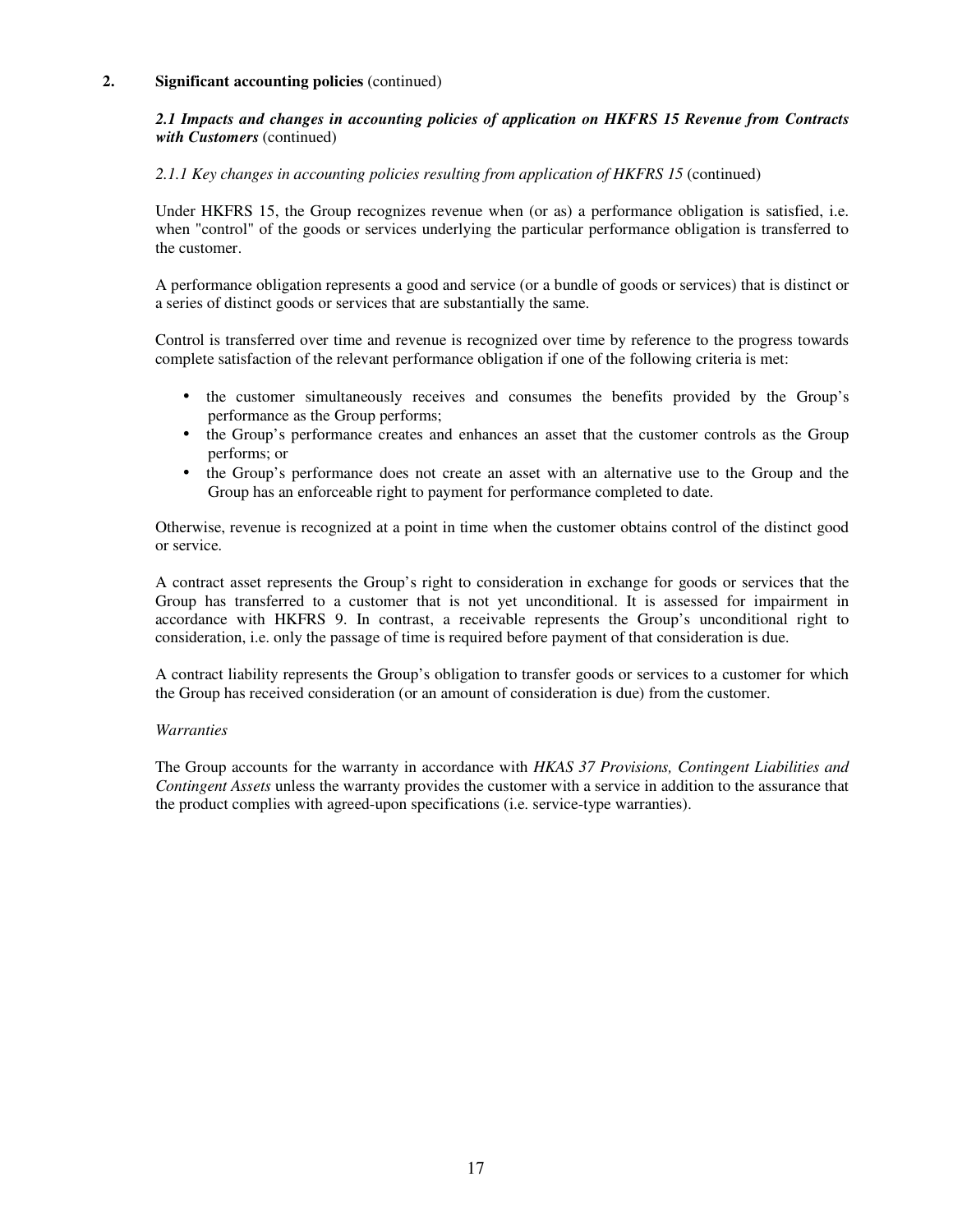#### *2.2 Impacts and changes in accounting policies of application on HKFRS 9 Financial Instruments*

In the current period, the Group has applied HKFRS 9 *Financial Instruments* and the related consequential amendments to other HKFRSs. HKFRS 9 introduces new requirements for 1) the classification and measurement of financial assets and financial liabilities, 2) expected credit losses ("ECL") for financial assets and 3) general hedge accounting.

The Group has applied HKFRS 9 in accordance with the transition provisions set out in HKFRS 9. i.e. applied the classification and measurement requirements (including impairment) retrospectively to instruments that have not been derecognized as at January 1, 2018 (date of initial application) and has not applied the requirements to instruments that have already been derecognized as at January 1, 2018. The difference between carrying amounts as at December 31, 2017 and the carrying amounts as at January 1, 2018 are recognized in the opening retained profits and other components of equity, without restating comparative information.

The Group continues to apply HKAS 39 *Financial Instruments: Recognition and Measurement* for hedge accounting.

Accordingly, certain comparative information may not be comparable as comparative information was prepared under HKAS 39*.* 

#### Classification and measurement of financial assets

Trade receivables arising from contracts with customers are initially measured in accordance with HKFRS 15.

All recognized financial assets that are within the scope of HKFRS 9 are subsequently measured at amortized cost or fair value, including unquoted equity investments measured at cost less impairment under HKAS 39.

Debt instruments that meet the following conditions are subsequently measured at amortized cost:

- the financial asset is held within a business model whose objective is to hold financial assets in order to collect contractual cash flows; and
- the contractual terms of the financial asset give rise on specified dates to cash flows that are solely payments of principal and interest on the principal amount outstanding.

Debt instruments that meet the following conditions are subsequently measured at fair value through other comprehensive income ("FVTOCI"):

- the financial asset is held within a business model whose objective is achieved by both collecting contractual cash flows and selling the financial assets; and
- the contractual terms of the financial asset give rise on specified dates to cash flows that are solely payments of principal and interest on the principal amount outstanding.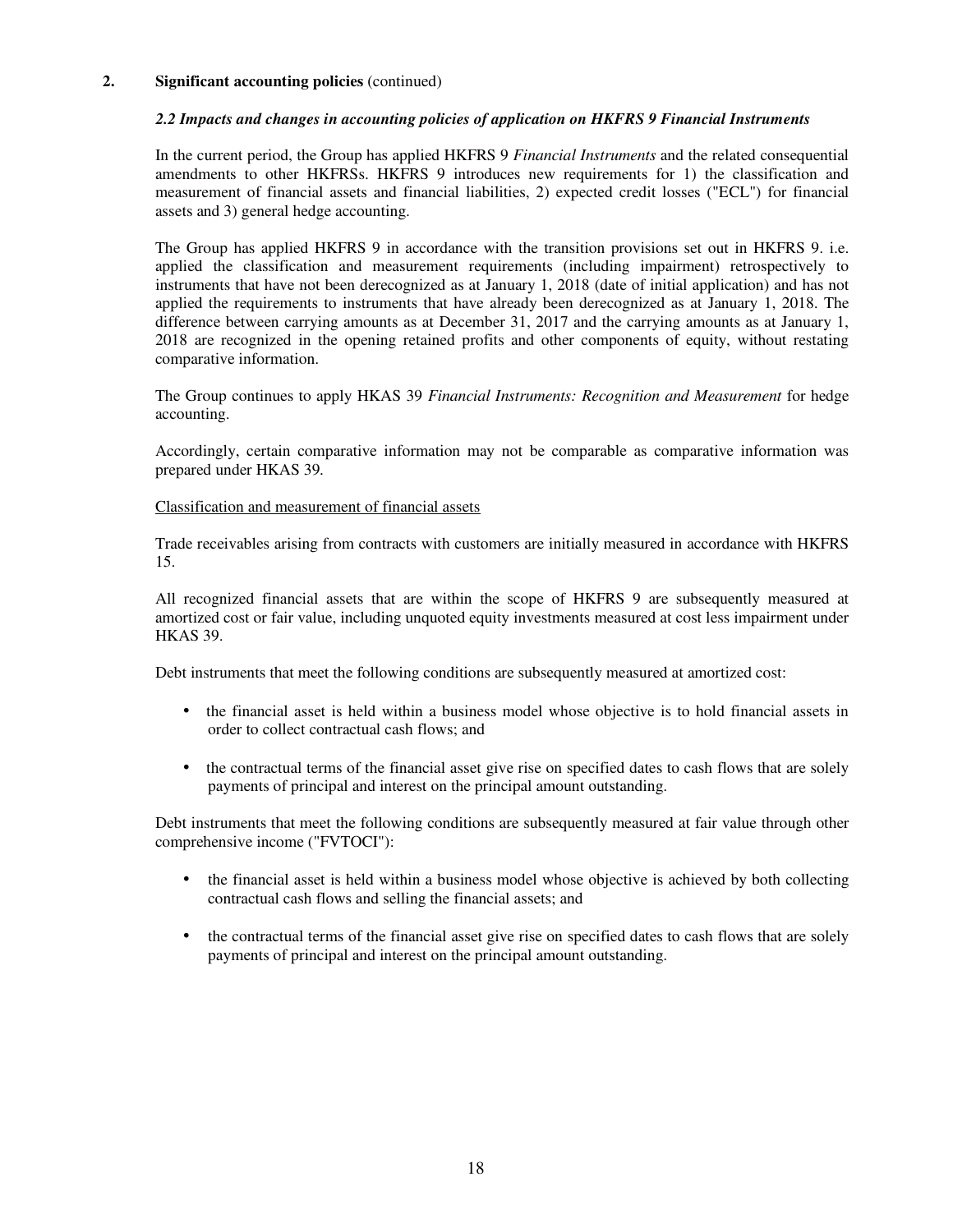#### *2.2 Impacts and changes in accounting policies of application on HKFRS 9 Financial Instruments*  (continued)

#### Classification and measurement of financial assets (continued)

All other financial assets are subsequently measured at fair value through profit or loss ("FVTPL"), except that at the date of initial recognition of a financial asset the Group may irrevocably elect to present subsequent changes in fair value of an equity investment in other comprehensive income ("OCI") if that equity investment is neither held for trading nor contingent consideration recognized by an acquirer in a business combination to which HKFRS 3 Business Combinations applies.

#### *Financial assets at FVTPL*

Financial assets that do not meet the criteria for being measured at amortized cost or FVTOCI or designated as FVTOCI are measured at FVTPL.

Financial assets at FVTPL are measured at fair value at the end of each reporting period, with any fair value gains or losses recognized in profit or loss. The net gain or loss recognized in profit or loss includes any dividend or interest earned on the financial asset.

The directors of the Company reviewed and assessed the Group's financial assets as at January 1, 2018 based on the facts and circumstances that existed at that date. Changes in classification and measurement on the Group's financial assets and the impacts thereof are detailed in Note 2.2.1.

#### Impairment under ECL model

The Group recognizes a loss allowance for ECL on financial assets which are subject to impairment under HKFRS 9 (including trade and other receivables, bills receivable, trade receivables from an associate and bank balances, deposits and cash). The amount of ECL is updated at each reporting date to reflect changes in credit risk since initial recognition.

Lifetime ECL represents the ECL that will result from all possible default events over the expected life of the relevant instrument. In contrast, 12-month ECL ("12m ECL") represents the portion of lifetime ECL that is expected to result from default events that are possible within 12 months after the reporting date. Assessment are done based on the Group's historical credit loss experience, adjusted for factors that are specific to the debtors, general economic conditions and an assessment of both the current conditions at the reporting date as well as the forecast of future conditions.

The Group always recognizes lifetime ECL for trade receivables without significant financing component. The ECL on these assets are assessed individually for debtors with significant balances and/or collectively using a provision matrix with appropriate groupings.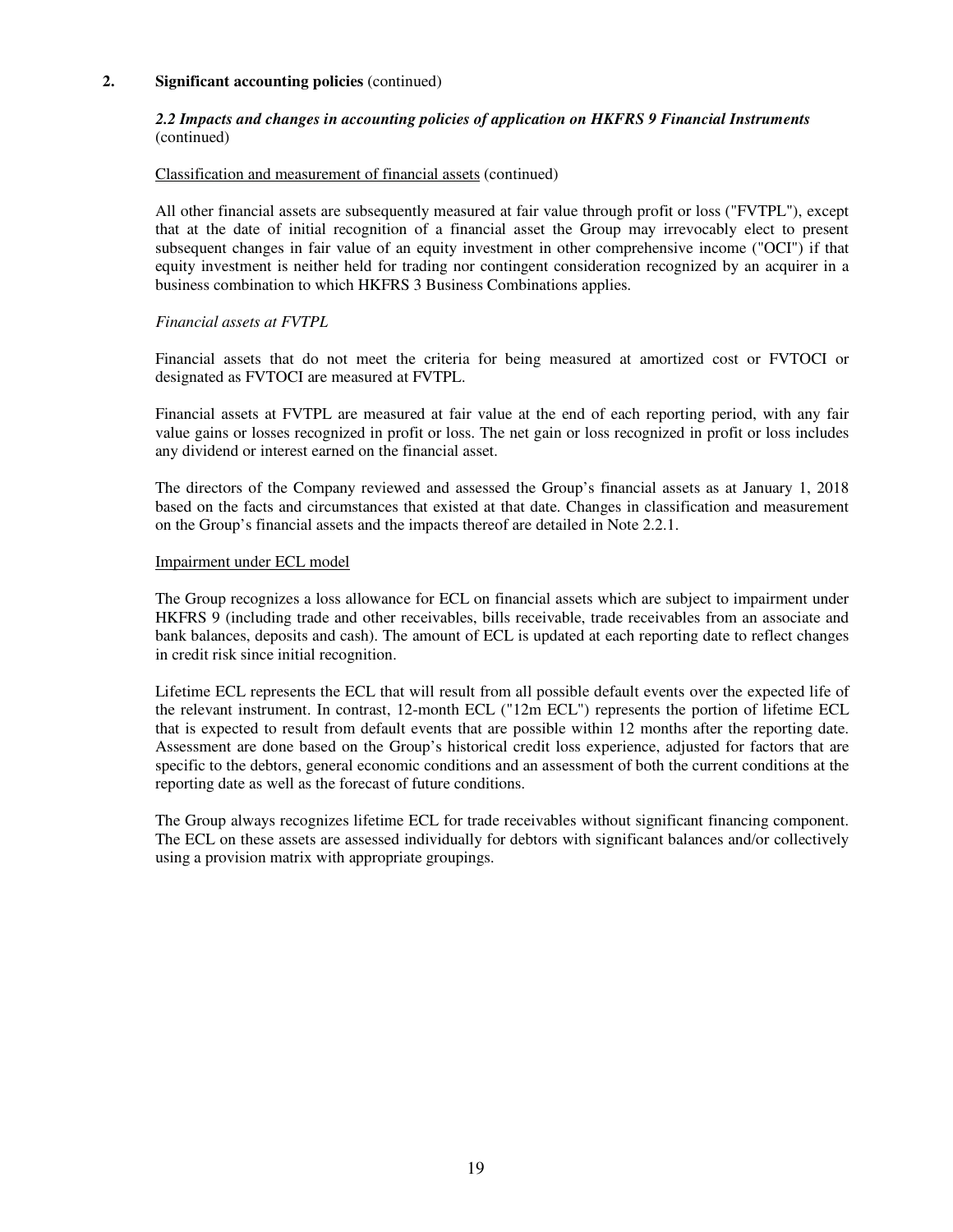#### *2.2 Impacts and changes in accounting policies of application on HKFRS 9 Financial Instruments*  (continued)

#### Impairment under ECL model (continued)

For all other instruments, the Group measures the loss allowance equal to 12m ECL, unless when there has been a significant increase in credit risk since initial recognition, the Group recognizes lifetime ECL. The assessment of whether lifetime ECL should be recognized is based on significant increases in the likelihood or risk of a default occurring since initial recognition.

#### *Significant increase in credit risk*

In assessing whether the credit risk has increased significantly since initial recognition, the Group compares the risk of a default occurring on the financial instrument as at the reporting date with the risk of a default occurring on the financial instrument as at the date of initial recognition. In making this assessment, the Group considers both quantitative and qualitative information that is reasonable and supportable, including historical experience and forward-looking information that is available without undue cost or effort.

In particular, the following information is taken into account when assessing whether credit risk has increased significantly:

- an actual or expected significant deterioration in the financial instrument's external (if available) or internal credit rating;
- significant deterioration in external market indicators of credit risk, e.g. a significant increase in the credit spread, the credit default swap prices for the debtor;
- existing or forecast adverse changes in business, financial or economic conditions that are expected to cause a significant decrease in the debtor's ability to meet its debt obligations;
- an actual or expected significant deterioration in the operating results of the debtor;
- an actual or expected significant adverse change in the regulatory, economic, or technological environment of the debtor that results in a significant decrease in the debtor's ability to meet its debt obligations.

Irrespective of the outcome of the above assessment, the Group presumes that the credit risk has increased significantly since initial recognition when contractual payments are more than 30 days past due, unless the Group has reasonable and supportable information that demonstrates otherwise.

Despite the aforegoing, the Group assumes that the credit risk on a debt instrument has not increased significantly since initial recognition if the debt instrument is determined to have low credit risk at the reporting date. A debt instrument is determined to have low credit risk if i) it has a low risk of default, ii) the borrower has a strong capacity to meet its contractual cash flow obligations in the near term and iii) adverse changes in economic and business conditions in the longer term may, but will not necessarily, reduce the ability of the borrower to fulfil its contractual cash flow obligations. The Group considers a debt instrument to have low credit risk when it has an internal or external credit rating of 'investment grade' as per globally understood definitions.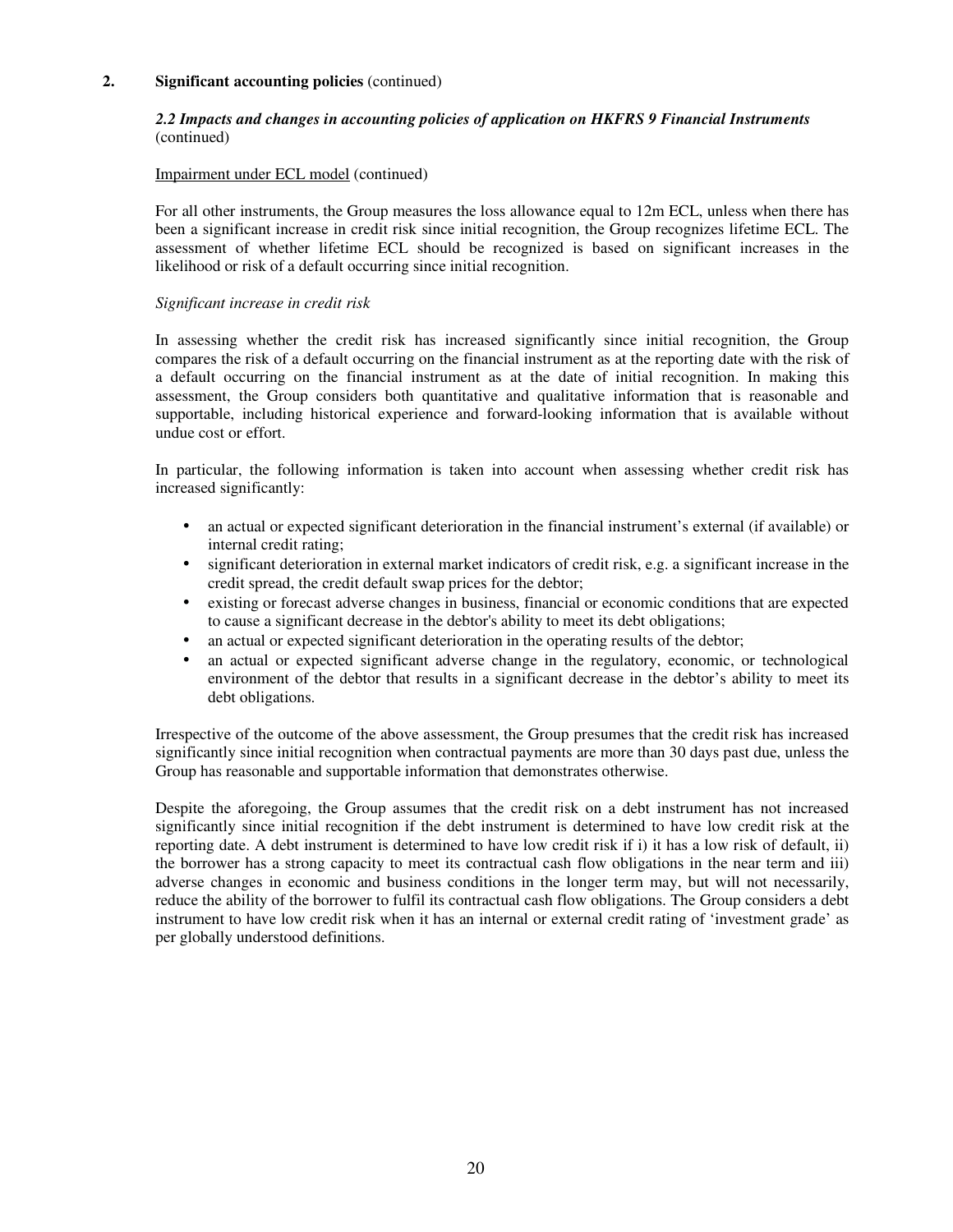#### *2.2 Impacts and changes in accounting policies of application on HKFRS 9 Financial Instruments*  (continued)

#### Impairment under ECL model (continued)

#### *Significant increase in credit risk (continued)*

The Group considers that default has occurred when the instrument is more than 90 days past due unless the Group has reasonable and supportable information to demonstrate that a more lagging default criterion is more appropriate.

#### *Measurement and recognition of ECL*

The measurement of ECL is a function of the probability of default, loss given default (i.e. the magnitude of the loss if there is a default) and the exposure at default. The assessment of the probability of default and loss given default is based on historical data adjusted by forward-looking information.

Generally, the ECL is estimated as the difference between all contractual cash flows that are due to the Group in accordance with the contract and all the cash flows that the Group expects to receive, discounted at the effective interest rate determined at initial recognition.

Interest income is calculated based on the gross carrying amount of the financial asset unless the financial asset is credit impaired, in which case interest income is calculated based on amortized cost of the financial asset.

As at January 1, 2018, the directors of the Company reviewed and assessed the Group's existing financial assets for impairment using reasonable and supportable information that is available without undue cost or effort in accordance with the requirements of HKFRS 9. The adoption has not resulted in any additional impairment for financial assets as at January 1, 2018.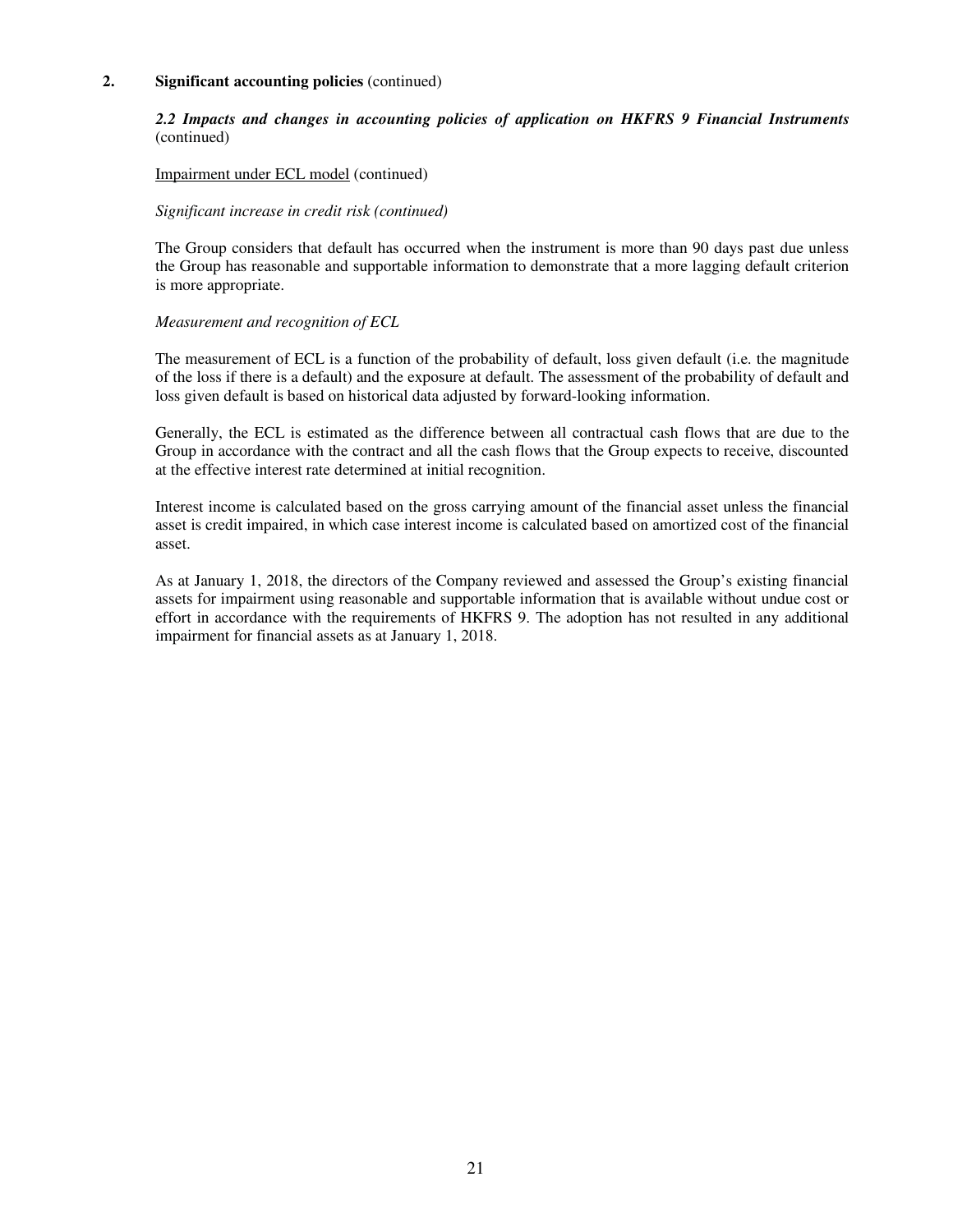### *2.2 Impacts and changes in accounting policies of application on HKFRS 9 Financial Instruments*  (continued)

#### *2.2.1 Summary of effects arising from initial application of HKFRS 9*

The table below illustrates the classification and measurement (including impairment) of financial assets and financial liabilities and other items subject to ECL under HKFRS 9 and HKAS 39 at the date of initial application, January 1, 2018.

|                                        | Original<br>measurement<br>category under<br>HKAS <sub>39</sub> | New measurement<br>category under<br>HKFRS 9 | Original carrying<br>amount under<br>HKAS <sub>39</sub><br><b>US\$'000</b> | Fair value<br>remeasurement<br>under HKFRS 9<br><b>US\$'000</b> | New<br>carrying amount<br>under HKFRS 9<br><b>US\$'000</b> |
|----------------------------------------|-----------------------------------------------------------------|----------------------------------------------|----------------------------------------------------------------------------|-----------------------------------------------------------------|------------------------------------------------------------|
| 1. Trade and other receivables         | Loans and receivables                                           | Financial assets at<br>amortized cost        | 1,136,876                                                                  | N/A                                                             | 1,136,876                                                  |
| 2. Bills receivable                    | Loans and receivables                                           | Financial assets at<br>amortized cost        | 8,008                                                                      | N/A                                                             | 8,008                                                      |
| 3. Trade receivables from an associate | Loans and receivables                                           | Financial assets at<br>amortized cost        | 2,790                                                                      | N/A                                                             | 2,790                                                      |
| 4. Other financial assets (note)       | Available-for-sale<br>financial assets                          | <b>FVTPL</b>                                 | 3,697                                                                      | 1,570                                                           | 5,267                                                      |
| 5. Listed equity securities            | <b>FVTPL</b>                                                    | <b>FVTPL</b>                                 | 32,293                                                                     | N/A                                                             | 32,293                                                     |
| 6. Bank balances, deposits and cash    | Loans and receivables                                           | Financial assets at<br>amortized cost        | 863,515                                                                    | N/A                                                             | 863,515                                                    |

#### Note:

At the date of initial application of HKFRS 9, the Group's other financial assets of US\$3,697,000 were reclassified from available-for-sale investments to financial assets at FVTPL. The fair value gain of US\$1,570,000 relating to those financial assets previously carried at cost less impairment were adjusted to financial assets at FVTPL and retained profits as at January 1, 2018.

Except as described above, the application of amendments to HKFRSs in the current interim period has had no material effect on the amounts reported in these condensed consolidated financial statements and/or disclosures set out in these condensed consolidated financial statements.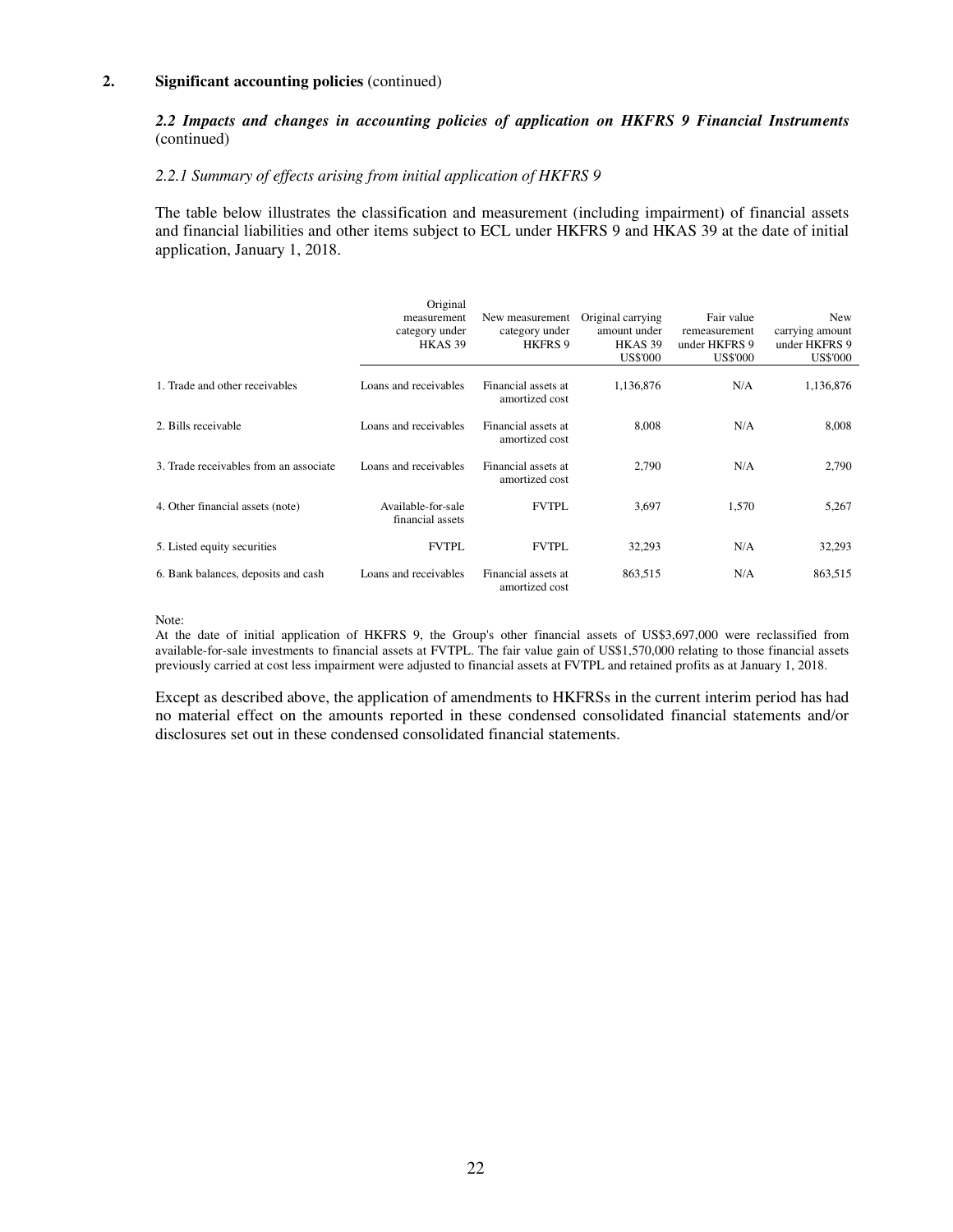#### **3. Segment information**

 The following is an analysis of the Group's revenue and results by reportable and operating segments for the period:

#### **For the period ended June 30, 2018**

|                                              | <b>Power</b><br>Equipment<br><b>US\$'000</b> | <b>Floor Care</b><br>and Appliances<br><b>US\$'000</b> | <b>Eliminations</b><br><b>US\$'000</b> | <b>Consolidated</b><br><b>US\$'000</b> |
|----------------------------------------------|----------------------------------------------|--------------------------------------------------------|----------------------------------------|----------------------------------------|
| Segment revenue<br>External sales            | 2,962,123                                    | 468,705<br>727                                         | $\qquad \qquad$                        | 3,430,828                              |
| Inter-segment sales<br>Total segment revenue | $\blacksquare$<br>2,962,123                  | 469,432                                                | (727)<br>(727)                         | 3,430,828                              |

For the period ended June 30, 2017

|                       | Power<br>Equipment<br>US\$'000 | <b>Floor Care</b><br>and Appliances<br>US\$'000 | Eliminations<br>US\$'000 | Consolidated<br>US\$'000 |
|-----------------------|--------------------------------|-------------------------------------------------|--------------------------|--------------------------|
| Segment revenue       |                                |                                                 |                          |                          |
| <b>External</b> sales | 2,466,589                      | 415,031                                         |                          | 2,881,620                |
| Inter-segment sales   |                                | 991                                             | (991)                    |                          |
| Total segment revenue | 2,466,589                      | 416,022                                         | (991)                    | 2,881,620                |

Inter-segment sales are charged at prevailing market rates.

|                        | Six-month period ended June 30 |                   |                     |           |            |              |
|------------------------|--------------------------------|-------------------|---------------------|-----------|------------|--------------|
|                        |                                | 2018              |                     |           | 2017       |              |
|                        |                                | <b>Floor</b>      |                     |           | Floor      |              |
|                        | <b>Power</b>                   | Care and          |                     | Power     | Care and   |              |
|                        | Equipment                      | <b>Appliances</b> | <b>Consolidated</b> | Equipment | Appliances | Consolidated |
|                        | <b>US\$'000</b>                | <b>US\$'000</b>   | <b>US\$'000</b>     | US\$'000  | US\$'000   | US\$'000     |
|                        |                                |                   |                     |           |            |              |
| Segment results        | 280,176                        | 571               | 280,747             | 232,113   | 362        | 232,475      |
| Interest income        |                                |                   | 13,156              |           |            | 3,561        |
| Finance costs          |                                |                   | (18, 470)           |           |            | (12, 653)    |
|                        |                                |                   |                     |           |            |              |
| Profit before taxation |                                |                   | 275,433             |           |            | 223,383      |
| Taxation charge        |                                |                   | (20, 657)           |           |            | (18,988)     |
|                        |                                |                   |                     |           |            |              |
| Profit for the period  |                                |                   | 254,776             |           |            | 204,395      |

Segment results represent the profit earned by each segment without the allocation of interest income and finance costs. This is the measure reported to the executive directors of the Company for the purpose of resources allocation and performance assessment.

No analysis of the Group's assets and liabilities by operating segment is disclosed as they are not regularly provided to the chief operating decision makers for review.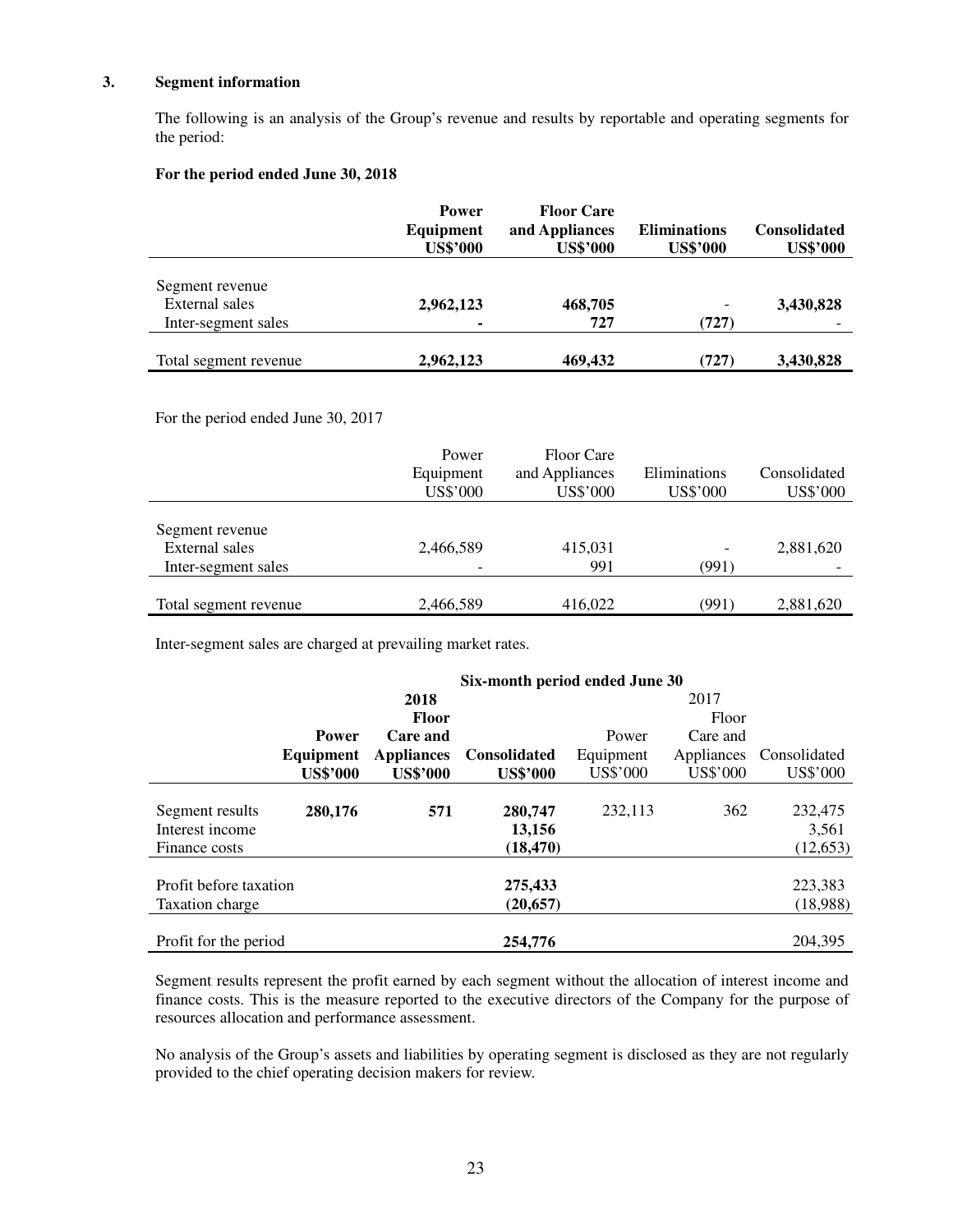#### **4. Revenue**

An analysis of the Group's revenue is as follows:

| The analysis of the Sloup stevenue to as follows. | Six-month period ended<br>June 30 |                  |  |
|---------------------------------------------------|-----------------------------------|------------------|--|
|                                                   | 2018<br><b>US\$'000</b>           | 2017<br>US\$'000 |  |
| Types of goods or services:                       |                                   |                  |  |
| Sales of goods                                    | 3,422,054                         | 2,863,308        |  |
| Commission and royalty income                     | 8,774                             | 18,312           |  |
|                                                   | 3,430,828                         | 2,881,620        |  |

Revenue from sales of goods is recognized at a point in time. Commission and royalty income is recognized over time.

The Group's revenue from external customers by geographical location, determined based on the location of the customer is as follows:

| Six-month period ended<br>June 30 |           |  |
|-----------------------------------|-----------|--|
| 2018<br><b>US\$'000</b>           |           |  |
|                                   |           |  |
| 2,599,475                         | 2,200,727 |  |
| 554,785                           | 446,241   |  |
| 276,568                           | 234,652   |  |
|                                   | 2,881,620 |  |
|                                   | 3,430,828 |  |

#### **5. Taxation charge**

|               |                 | Six-month period ended<br>June 30 |  |  |
|---------------|-----------------|-----------------------------------|--|--|
|               | 2018            | 2017                              |  |  |
|               | <b>US\$'000</b> | US\$'000                          |  |  |
| Current tax:  |                 |                                   |  |  |
| Hong Kong Tax | (754)           | (2,821)                           |  |  |
| Overseas Tax  | (13, 385)       | 8,561                             |  |  |
| Deferred Tax  | (6,518)         | (24, 728)                         |  |  |
|               | (20, 657)       | (18,988)                          |  |  |

Hong Kong Profits Tax is calculated at 16.5% on the estimated assessable profits for both periods.

Taxation arising in other jurisdictions is calculated at the rates prevailing in the relevant jurisdictions.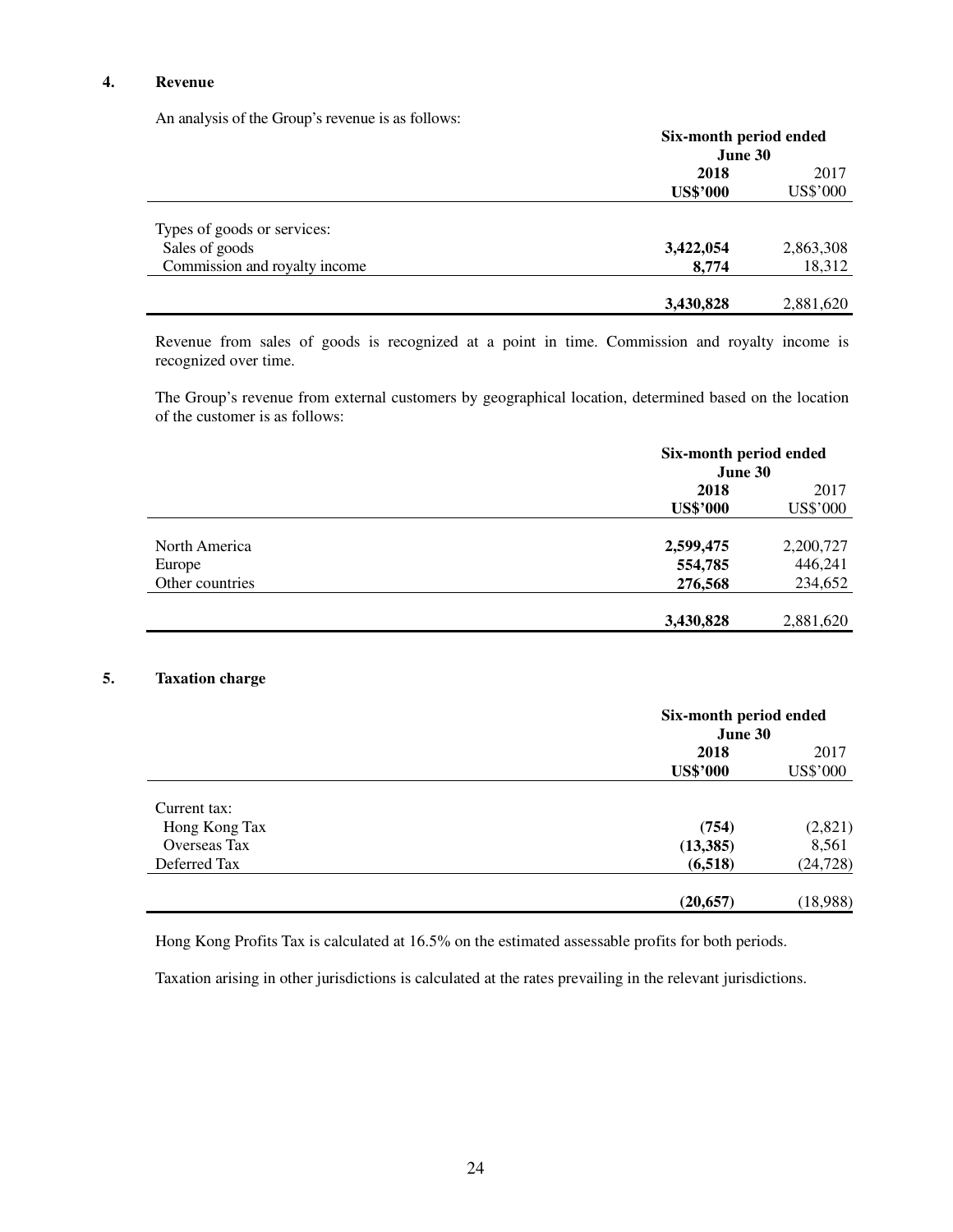#### **6. Profit for the period**

|                                                                       | Six-month period ended<br>June 30 |          |  |
|-----------------------------------------------------------------------|-----------------------------------|----------|--|
|                                                                       | 2018                              | 2017     |  |
|                                                                       | <b>US\$'000</b>                   | US\$'000 |  |
| Profit for the period has been arrived at after charging (crediting): |                                   |          |  |
| Depreciation of property, plant and equipment                         | 62,962                            | 54,933   |  |
| Amortization of lease prepayments                                     | 182                               | 174      |  |
| Amortization of intangible assets                                     | 53,956                            | 45,298   |  |
| Total depreciation and amortization                                   | 117,100                           | 100,405  |  |
|                                                                       |                                   |          |  |
| Net exchange loss                                                     | 509                               | 5,285    |  |
| Staff costs                                                           | 514,050                           | 464,697  |  |
| Fair value gain on listed equity securities                           | (6, 647)                          |          |  |

#### **7. Dividends**

A dividend of HK39.75 cents (approximately US5.12 cents) per share with a total of approximately US\$93,827,000 (2017: HK30.00 cents (approximately US3.86 cents) per share with a total of approximately US\$70,778,000) was paid to shareholders as the final dividend for 2017 (2017: final dividend for 2016) on June 22, 2018.

The Directors have determined that an interim dividend of HK38.00 cents (approximately US4.89 cents) per share with a total of approximately US\$89,663,000 (2017: HK27.75 cents (approximately US3.57 cents) per share with a total of approximately US\$65,507,000) shall be paid to the shareholders of the Company whose names appear in the Register of Members on September 7, 2018.

#### **8. Earnings per share**

The calculation of the basic and diluted earnings per share attributable to Owners of the Company is based on the following data:

|                                                                                                                                   | Six-month period ended<br>June 30 |               |
|-----------------------------------------------------------------------------------------------------------------------------------|-----------------------------------|---------------|
|                                                                                                                                   | 2018<br>2017                      |               |
|                                                                                                                                   | <b>US\$'000</b>                   | US\$'000      |
| Earnings for the purposes of basic and diluted earnings per share:<br>Profit for the period attributable to Owners of the Company | 254,737                           | 204.433       |
|                                                                                                                                   |                                   |               |
| Weighted average number of ordinary shares for the purpose of basic<br>earnings per share                                         | 1,833,993,305                     | 1,829,895,206 |
| Effect of dilutive potential ordinary shares:                                                                                     |                                   |               |
| Share options                                                                                                                     | 6,028,096                         | 5,141,103     |
| Share awards                                                                                                                      | 410.094                           | 719,597       |
|                                                                                                                                   |                                   |               |
| Weighted average number of ordinary shares for the purpose of                                                                     |                                   |               |
| diluted earnings per share                                                                                                        | 1,840,431,495                     | 1.835.755.906 |

The computation of diluted earnings per share does not assume the exercise of certain Company's options because price of those options were higher than the average market price for shares for the period ended June 30, 2018.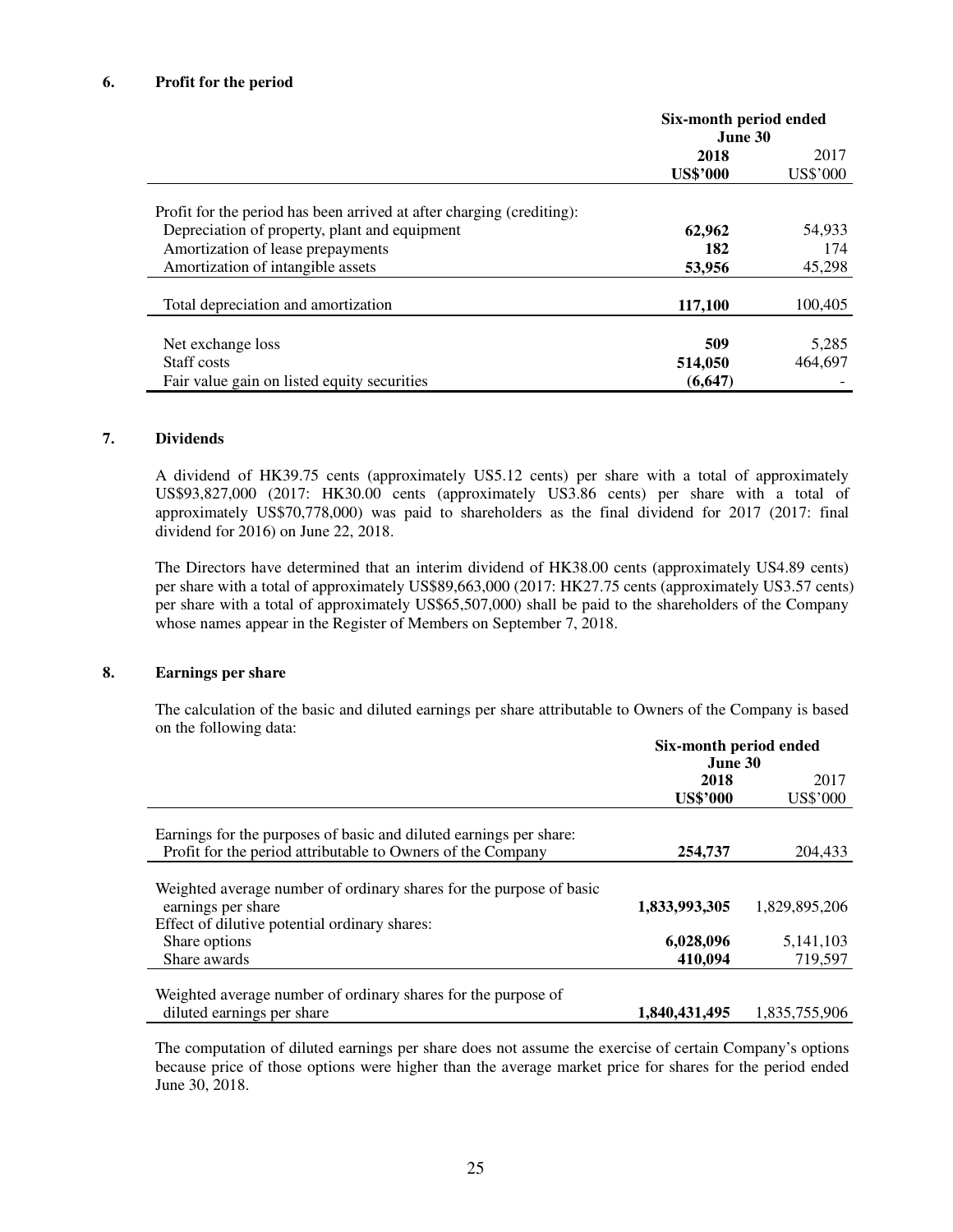## **9. Additions to property, plant and equipment/intangible assets**

During the period, the Group spent approximately US\$86 million (for the six-month ended June 30, 2017: US\$72 million) and US\$63 million (for the six-month ended June 30, 2017: US\$66 million) on the acquisition of property, plant and equipment and intangible assets respectively.

#### **10. Trade and other receivables/Bills receivable**

The Group has a policy of allowing credit periods ranging mainly from 30 days to 120 days. The aging analysis of trade receivables, net of allowances for doubtful debts, presented on the basis of the revenue recognition date, which is usually the invoice date, at the end of the reporting period is as follows:

|                         | June 30         | December 31 |
|-------------------------|-----------------|-------------|
|                         | 2018            | 2017        |
| Age                     | <b>US\$'000</b> | US\$'000    |
|                         |                 |             |
| 0 to 60 days            | 862,710         | 753,407     |
| 61 to 120 days          | 259,010         | 276,964     |
| 121 days or above       | 81,179          | 75,834      |
|                         |                 |             |
| Total trade receivables | 1,202,899       | 1,106,205   |
| Other receivables       | 32,342          | 30,671      |
|                         |                 |             |
|                         | 1,235,241       | 1,136,876   |

All the Group's bills receivable at June 30, 2018 are due within 120 days.

#### **11. Trade receivables from an associate**

The trade receivables from an associate were aged and are due within 120 days.

#### **12. Trade and other payables/Bills payable**

The aging analysis of trade payables based on the invoice date is as follows:

| Age                  | June 30<br>2018<br><b>US\$'000</b> | December 31<br>2017<br>US\$'000 |
|----------------------|------------------------------------|---------------------------------|
|                      |                                    |                                 |
| $0$ to 60 days       | 723,557                            | 629,355                         |
| 61 to 120 days       | 210,424                            | 171,577                         |
| 121 days or above    | 12,658                             | 7,719                           |
|                      |                                    |                                 |
| Total trade payables | 946,639                            | 808,651                         |
| Other payables       | 718,665                            | 765,751                         |
|                      | 1,665,304                          | 1,574,402                       |

All the Group's bills payable at June 30, 2018 were aged and are due within 120 days.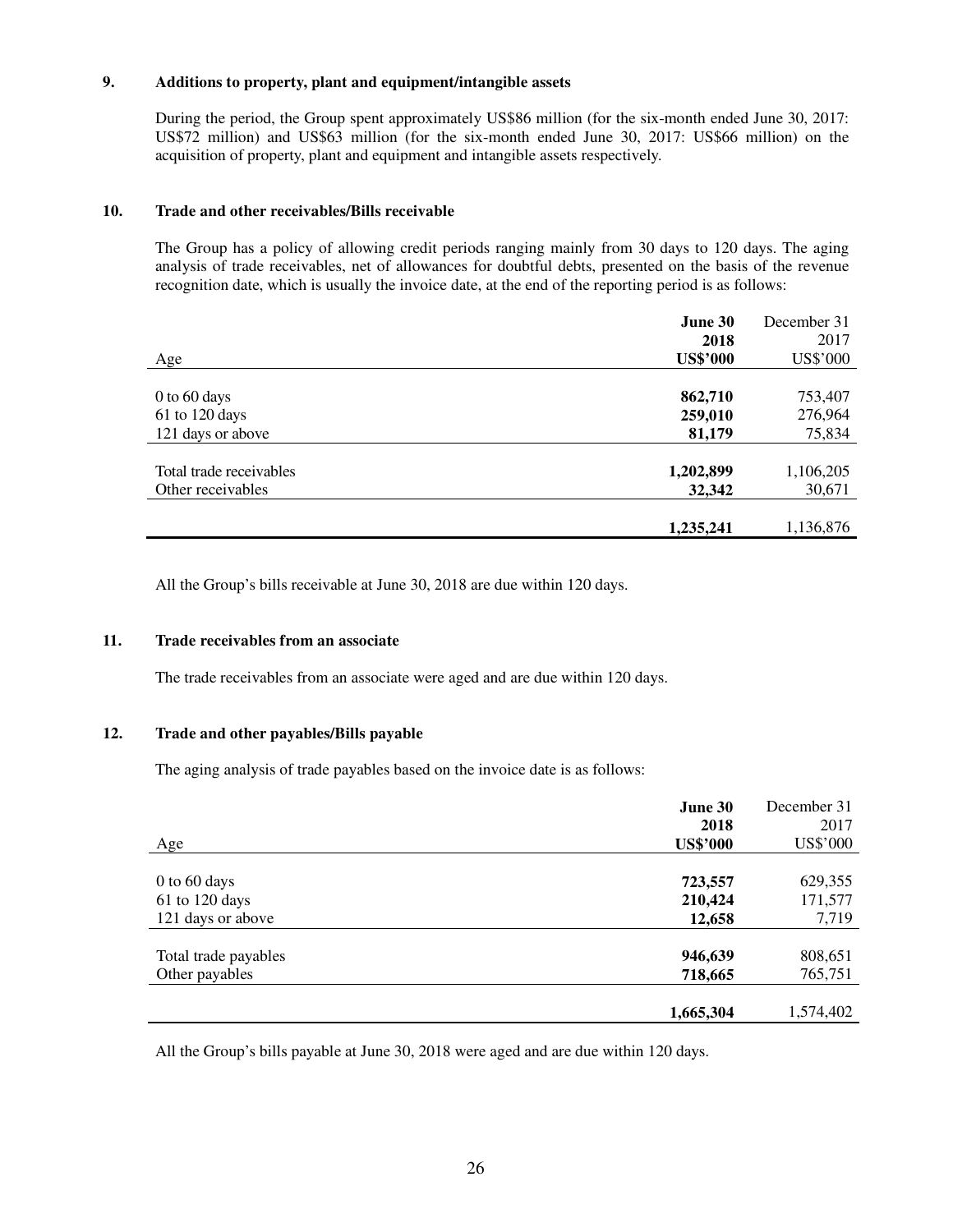## **13. Unsecured borrowings**

During the period, the Group obtained new bank borrowings of US\$1,141 million (2017: US\$1,089 million) which mainly carry interest at the London Interbank Offered Rate. The Group also repaid the existing bank borrowings of US\$1,212 million (2017: US\$994 million).

## **14. Share capital**

|                                                                                                    | <b>Number of shares</b> |               | Share capital   |             |
|----------------------------------------------------------------------------------------------------|-------------------------|---------------|-----------------|-------------|
|                                                                                                    | June 30                 | December 31   | June 30         | December 31 |
|                                                                                                    | 2018                    | 2017          | 2018            | 2017        |
|                                                                                                    |                         |               | <b>US\$'000</b> | US\$'000    |
| <b>Ordinary shares</b>                                                                             |                         |               |                 |             |
| Authorized shares                                                                                  | 2,400,000,000           | 2,400,000,000 | N/A             | N/A         |
| Issued and fully paid:<br>At the beginning of the period<br>Issue of shares upon exercise of share | 1,835,021,941           | 1,833,896,941 | 653,918         | 649,214     |
| options                                                                                            | 525,000                 | 2,625,000     | 686             | 4,704       |
| Buy-back of shares                                                                                 | (2,172,000)             | (1.500.000)   | ٠               |             |
| At the end of the period                                                                           | 1,833,374,941           | 1.835.021.941 | 654,604         | 653.918     |

During the period, the Company cancelled its own shares through the Stock Exchange as follows:

|                              |                           |                 |        | <b>Aggregate</b> |
|------------------------------|---------------------------|-----------------|--------|------------------|
|                              | No. of ordinary<br>shares | Price per share |        | consideration    |
|                              |                           | <b>Highest</b>  | Lowest | paid             |
| <b>Month of cancellation</b> |                           | HK\$            | HK\$   | <b>US\$'000</b>  |
| March 2018                   | 1,000,000                 | 46.25           | 45.00  | 5,911            |
| May 2018                     | 500,000                   | 45.35           | 44.75  | 2,906            |
| June 2018                    | 672,000                   | 47.55           | 43.85  | 3,947            |
|                              | 2,172,000                 |                 |        | 12,764           |

The consideration paid on the buy-back of the shares of approximately US\$12,764,000 was charged to retained profits.

## **15. Contingent liabilities**

|                                                           | <b>June 30</b>  | December 31 |
|-----------------------------------------------------------|-----------------|-------------|
|                                                           | 2018            | 2017        |
|                                                           | <b>US\$'000</b> | US\$'000    |
|                                                           |                 |             |
| Guarantees given to banks in respect of credit facilities |                 |             |
| utilized by associates                                    | 8.877           | 9.298       |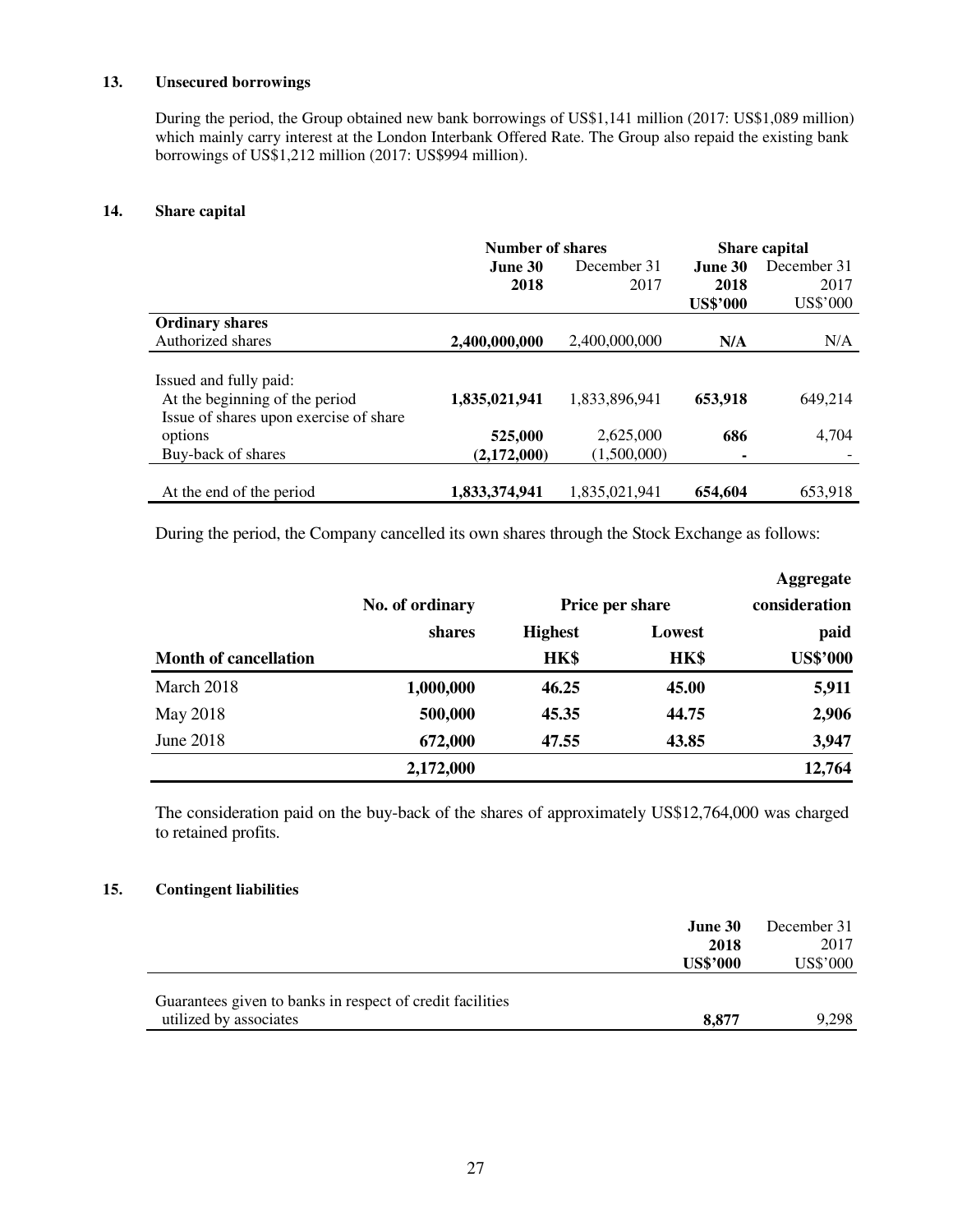#### **16. Fair value measurements of financial instruments**

Fair value of the Group's financial assets and financial liabilities are measured on a recurring basis.

Some of the Group's financial assets and financial liabilities are measured at fair value at the end of each reporting period. The following table gives information about how the fair values of these financial assets and financial liabilities are determined (in particular, the valuation technique(s) and inputs used), as well as the level of the fair value hierarchy into which the fair value measurements are categorized (Levels 1 to 3) based on the degree to which the inputs to the fair value measurements is observable.

- Level 1: fair value measurements are those derived from quoted prices (unadjusted) in active markets for identical assets or liabilities;
- Level 2: fair value measurements are those derived from inputs, other than quoted prices included within Level 1, that are observable for the asset or liability, either directly (i.e. as prices) or indirectly (i.e. derived from prices); and
- Level 3: fair value measurements are those derived from valuation techniques that include inputs for the asset or liability that are not based on observable market data (unobservable inputs).

| Financial assets/financial liabilities                                                                                                                                          | Fair value as at                                                                   |                                                                                    |                    |                                                                                                                                                                                                                                                                                                   | Fair value<br>hierarchy | Valuation techniques and key inputs |
|---------------------------------------------------------------------------------------------------------------------------------------------------------------------------------|------------------------------------------------------------------------------------|------------------------------------------------------------------------------------|--------------------|---------------------------------------------------------------------------------------------------------------------------------------------------------------------------------------------------------------------------------------------------------------------------------------------------|-------------------------|-------------------------------------|
|                                                                                                                                                                                 | June 30, 2018                                                                      | December 31, 2017                                                                  |                    |                                                                                                                                                                                                                                                                                                   |                         |                                     |
| 1) Acquisition right of certain<br>property, plant and equipment<br>classified as derivative<br>financial instruments in the<br>consolidated statement of<br>financial position | Acquisition right of<br>certain property, plant<br>and equipment:<br>US\$9,558,000 | Acquisition right of<br>certain property, plant<br>and equipment:<br>US\$9,558,000 | Level <sub>2</sub> | Measured at the fair value of the land<br>and buildings associated with the<br>acquisition right which is based on a<br>valuation by 3 <sup>rd</sup> party independent<br>valuer at the end of the financial year.                                                                                |                         |                                     |
| 2) Foreign currency forward<br>contracts classified as<br>derivative financial instruments<br>in the consolidated statement of<br>financial position                            | $Assets -$<br>US\$18,500,000;<br>and Liabilities $-$<br>US\$7,632,000              | $Assets -$<br>US\$3,798,000;<br>and Liabilities $-$<br>US\$43,830,000              | Level 2            | Discounted cash flow<br>Future cash flows are estimated based<br>on forward exchange rates (from<br>observable forward exchange rates at<br>the end of the reporting period) and<br>contracted forward rates, discounted at<br>a rate that reflects the credit risk of<br>various counterparties. |                         |                                     |
| 3) Listed equity securities classified<br>as held-for-trading investments<br>in the consolidated statement of<br>financial position                                             | Listed shares:<br>US\$45,488,000                                                   | Listed shares:<br>US\$32,293,000                                                   | Level 1            | Quoted bid prices in an active market.                                                                                                                                                                                                                                                            |                         |                                     |
| 4) Other financial assets classified<br>as financial assets at fair value<br>through profit or loss in the<br>consolidated statement of                                         | Club membership<br>debentures:<br>US\$2,265,000                                    | N/A                                                                                | Level 2            | The fair value was arrived at by<br>reference to market evidence of recent<br>transaction prices for similar<br>comparables in the similar condition.                                                                                                                                             |                         |                                     |
|                                                                                                                                                                                 | Unlisted equity securities:<br>US\$3,000,000<br>US\$5,265,000                      | N/A                                                                                | Level 3            | The fair value was arrived at by<br>reference to the latest purchase price per<br>share for subscribing the shares of the<br>investment in private market.                                                                                                                                        |                         |                                     |
| financial position                                                                                                                                                              |                                                                                    |                                                                                    |                    |                                                                                                                                                                                                                                                                                                   |                         |                                     |

The directors of the Company consider that the carrying amounts of financial assets and financial liabilities recorded at amortized cost in the condensed consolidated financial statements approximate their fair values. There were no transfers between different levels in both periods.